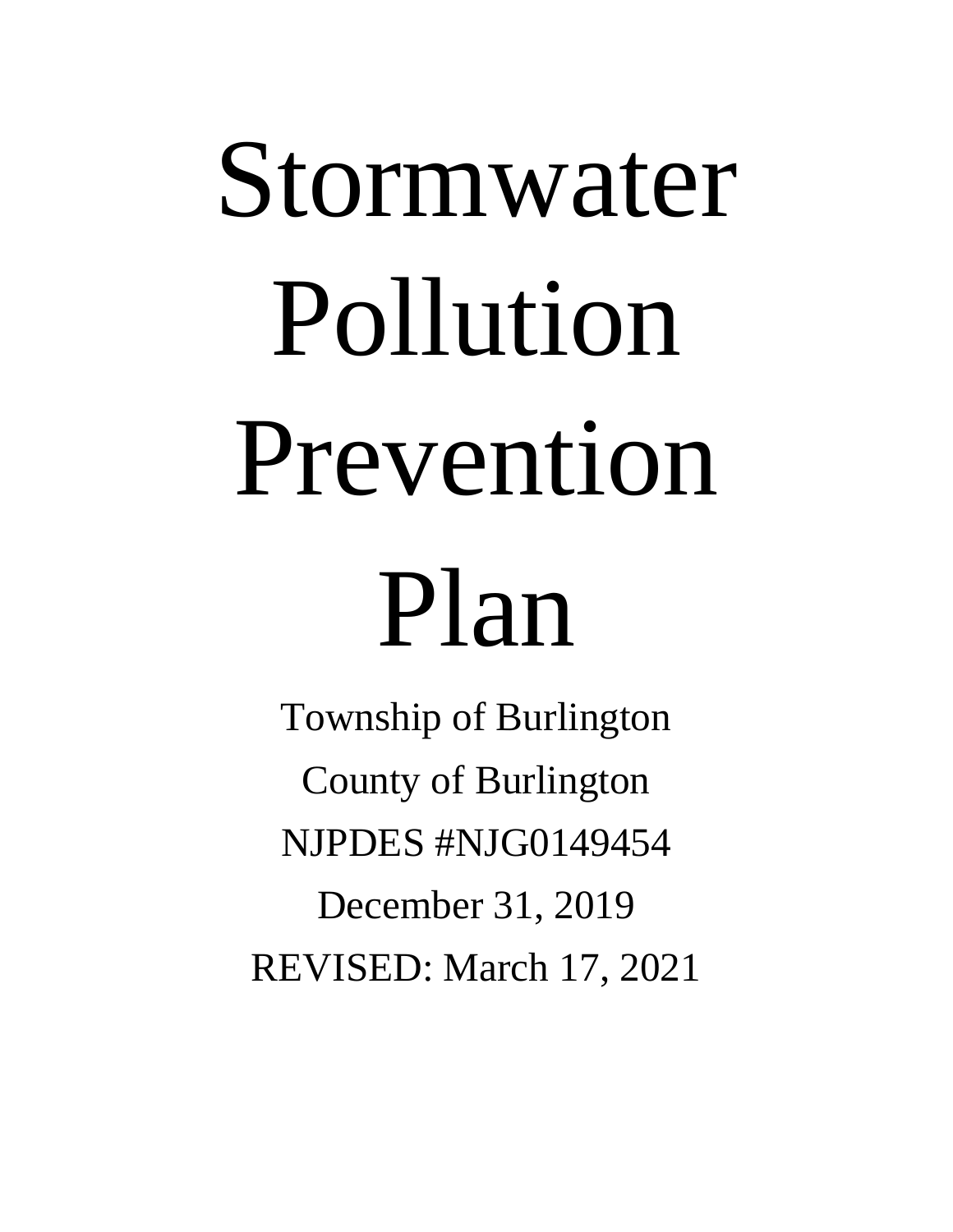#### **Auog**

#### **SPPP Table of Contents**

- Form 1 SPPP Team Members (permit cite IV F 1)
- Form 2 Revision History (permit cite IV F 1)

Form 3 – Public Involvement and Participation Including Public Notice (permit cite IV B 1)

Form 4 – Public Education and Outreach (permit cite IV B 2 and Attachment B)

Form 5 – Post-Construction Stormwater Management in New Development and Redevelopment Program (permit cite IV B 4 and Attachment D)

Form 6 – Ordinances (permit cite IV B 5)

Form 7 – Street Sweeping (permit cite IV B 5 b)

Form 8 – Catch Basin and Storm Drain Inlets (permit cite IV B 2, IV B 5 b ii, and Attachment C)

Form 9 – Storm Drain Inlet Retrofitting (permit cite IV B 5 b)

Form 10 – Municipal Maintenance Yards and Other Ancillary Operations (permit cite IV B 5 c and Attachment E)

- Form 11 Employee Training (permit cite IV B 5 d, e, f)
- Form  $12$  Outfall Pipes (permit cite IV B 6 a, b, c)
- Form 13 Stormwater Facilities Maintenance (permit cite IV C 1)
- Form 14 Total Maximum Daily Load Information (permit cite IV C 2)
- Form 15 Optional Measures (permit cite IV E 1 and IV E 2)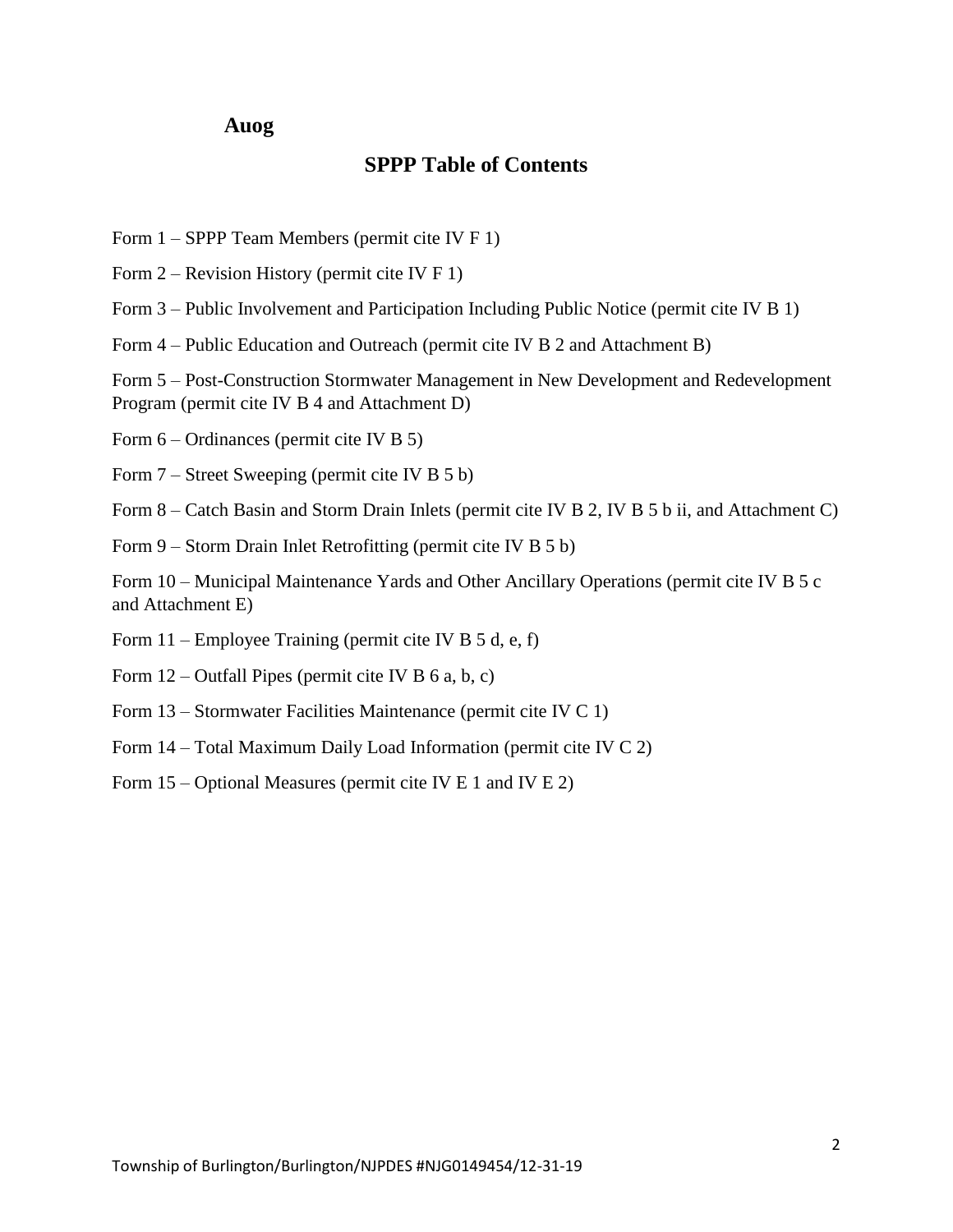## **SPPP Form 1 – SPPP Team Members**

| <b>Stormwater Program Coordinator (SPC)</b> |                                                                                                       |  |  |  |
|---------------------------------------------|-------------------------------------------------------------------------------------------------------|--|--|--|
| Print/Type<br>Name and Title                | Scott W. Hatfield, PE, Twp. Engineer                                                                  |  |  |  |
| Office Phone #<br>and eMail                 | 609-239-5836; shatfield@twp.burlington.nj.us                                                          |  |  |  |
| Signature/Date                              |                                                                                                       |  |  |  |
|                                             | <b>Individual(s) Responsible for Major Development Project</b><br><b>Stormwater Management Review</b> |  |  |  |
| Print/Type<br>Name and Title                | Scott W. Hatfield, PE, Twp. Engineer                                                                  |  |  |  |
| Print/Type<br>Name and Title                |                                                                                                       |  |  |  |
| Print/Type<br>Name and Title                |                                                                                                       |  |  |  |
| Print/Type<br>Name and Title                |                                                                                                       |  |  |  |
| Print/Type<br>Name and Title                |                                                                                                       |  |  |  |
| <b>Other SPPP Team Members</b>              |                                                                                                       |  |  |  |
| Print/Type<br>Name and Title                | Jennifer Bupp, Administrative Officer, Planning & Zoning                                              |  |  |  |
| Print/Type<br>Name and Title                | Anthony Trappanese, Zoning Officer / Housing Inspector                                                |  |  |  |
| Print/Type<br>Name and Title                | Bruce Smith, Director of Public Works                                                                 |  |  |  |
| Print/Type<br>Name and Title                |                                                                                                       |  |  |  |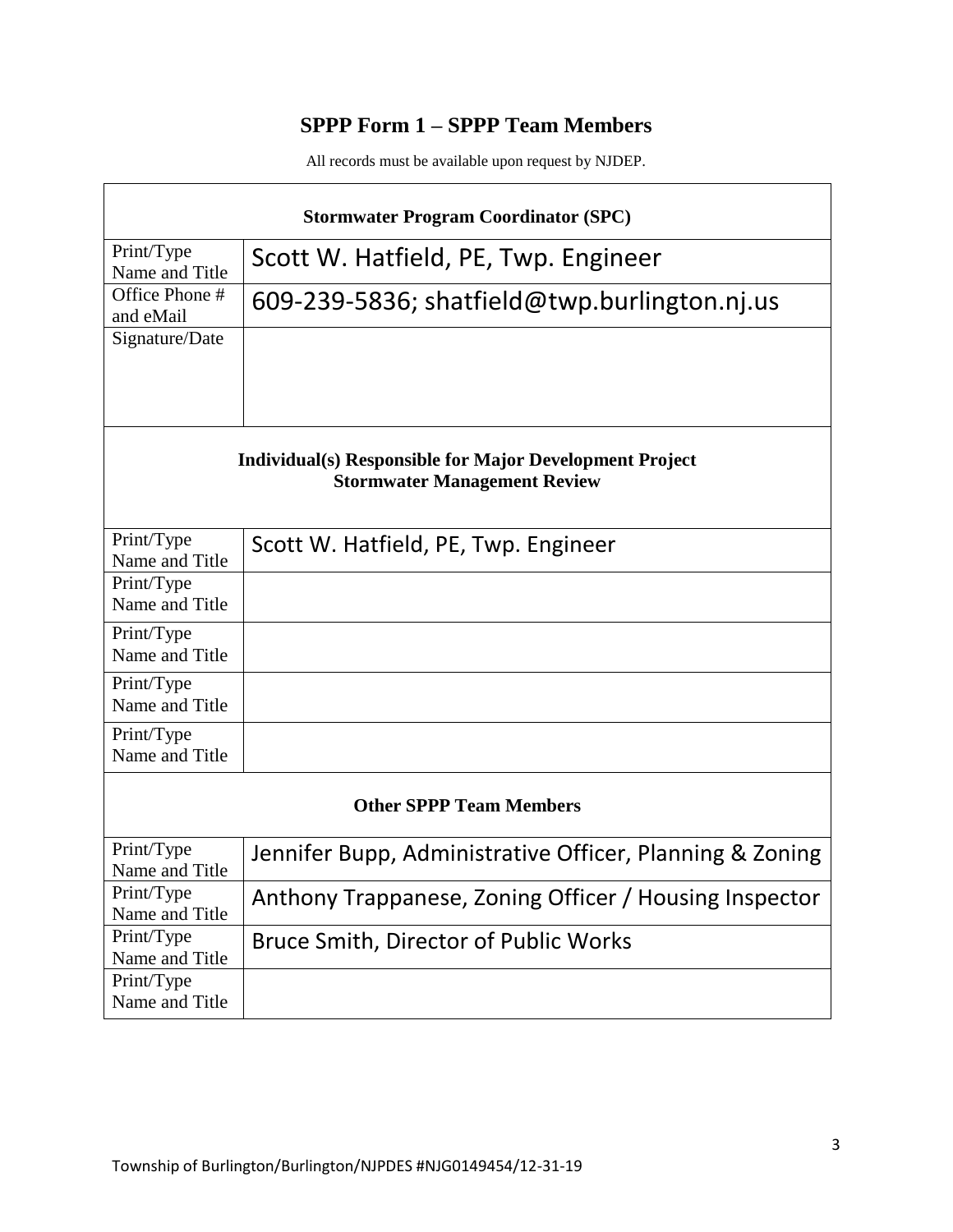## **SPPP Form 2 – Revision History**

|                  | <b>Revision</b><br><b>Date</b> | SPC<br><b>Initials</b> | <b>SPPP</b><br>Form | <b>Reason for Revision</b>      |
|------------------|--------------------------------|------------------------|---------------------|---------------------------------|
|                  |                                |                        | <b>Changed</b>      |                                 |
| 1.               | 5/29/09                        | <b>RLS</b>             |                     | <b>Annual Revision</b>          |
| 2.               | 5/16/14                        | SWH                    |                     | <b>Annual Revision</b>          |
| 3.               | 11/30/15                       | SWH                    |                     | <b>Annual Revision</b>          |
| $\overline{4}$ . | 9/8/16                         | SWH                    |                     | <b>Annual Revision</b>          |
| 5.               | 10/12/17                       | SWH                    |                     | <b>Annual Revision</b>          |
| 6.               | 11/13/18                       | SWH                    |                     | <b>Annual Revision</b>          |
| 7.               | 12/31/19                       | SWH                    |                     | Annual Revision; New Format     |
| 8.               | 3/17/2021                      | SWH                    |                     | Annual Revision; Audit Comments |
| 9.               |                                |                        |                     |                                 |
| 10.              |                                |                        |                     |                                 |
| 11.              |                                |                        |                     |                                 |
| 12.              |                                |                        |                     |                                 |
| 13.              |                                |                        |                     |                                 |
| 14.              |                                |                        |                     |                                 |
| 15.              |                                |                        |                     |                                 |
| 16.              |                                |                        |                     |                                 |
| 17.              |                                |                        |                     |                                 |
| 18.              |                                |                        |                     |                                 |
| 19.              |                                |                        |                     |                                 |
| 20.              |                                |                        |                     |                                 |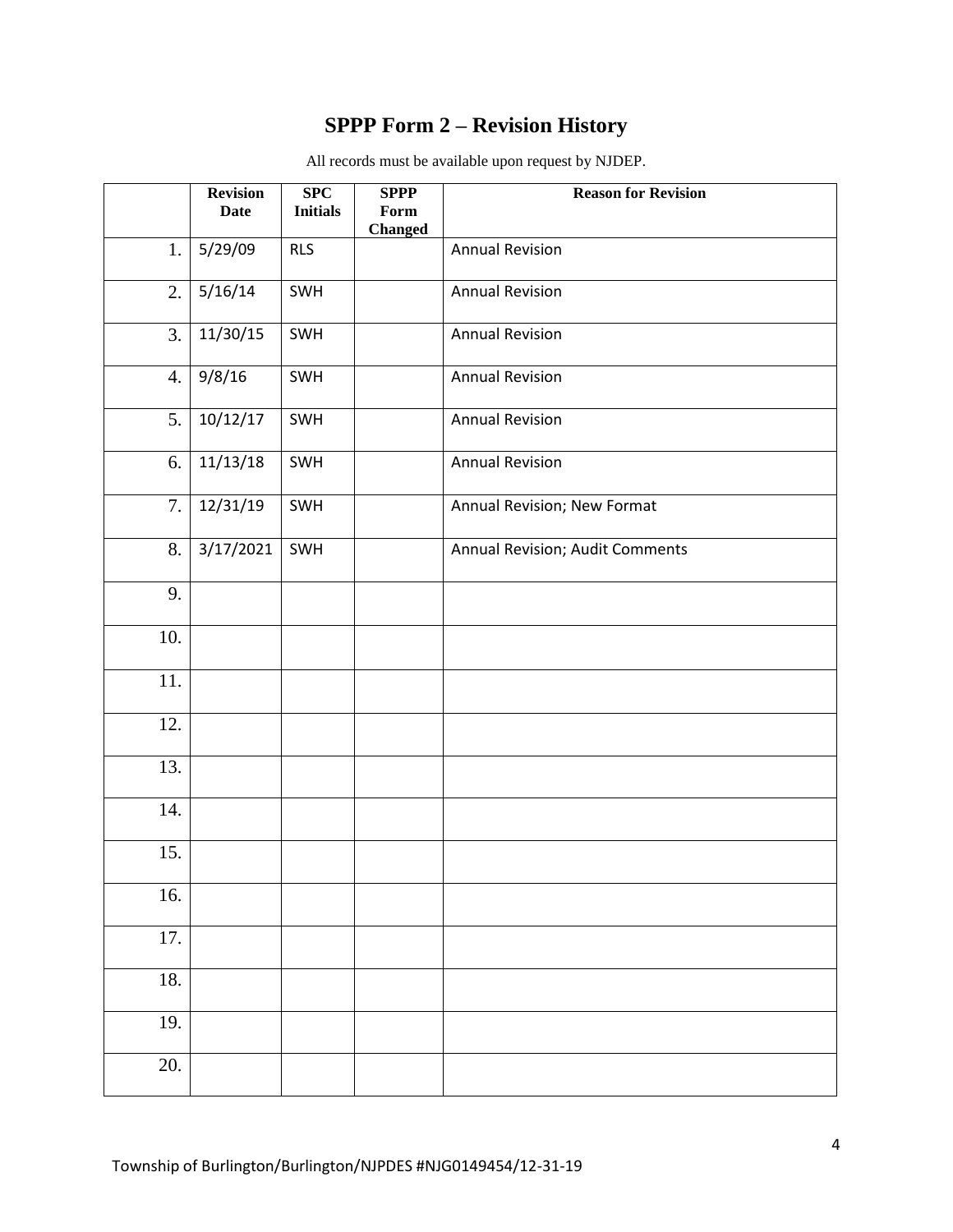## **SPPP Form 3 – Public Involvement and Participation Including Public Notice**

| 1.<br>Website URL where the<br><b>Stormwater Pollution</b><br>Prevention Plan (SPPP) is<br>posted online:                                                                                                             | http://twp.burlington.nj.us/filestorage/279/993/Storm_Pollutio<br>n_Prevention_Team_2018.pdf                                                                                                                                                                                                                                                                                                                                                                                                                                                                                                                                                                                                                                                                                                                                                                                                           |  |  |  |
|-----------------------------------------------------------------------------------------------------------------------------------------------------------------------------------------------------------------------|--------------------------------------------------------------------------------------------------------------------------------------------------------------------------------------------------------------------------------------------------------------------------------------------------------------------------------------------------------------------------------------------------------------------------------------------------------------------------------------------------------------------------------------------------------------------------------------------------------------------------------------------------------------------------------------------------------------------------------------------------------------------------------------------------------------------------------------------------------------------------------------------------------|--|--|--|
| 2. Date of most current SPPP:                                                                                                                                                                                         | March 17, 2021                                                                                                                                                                                                                                                                                                                                                                                                                                                                                                                                                                                                                                                                                                                                                                                                                                                                                         |  |  |  |
| Website URL where the<br>3.<br><b>Municipal Stormwater</b><br>Management Plan (MSWMP)<br>is posted online:                                                                                                            | http://twp.burlington.nj.us/filestorage/279/993/Stormwater_M<br>anagement_PLan.pdf                                                                                                                                                                                                                                                                                                                                                                                                                                                                                                                                                                                                                                                                                                                                                                                                                     |  |  |  |
| 4. Date of most current<br><b>MSWMP:</b>                                                                                                                                                                              | October 10, 2006; Re-Examined December 12, 2018                                                                                                                                                                                                                                                                                                                                                                                                                                                                                                                                                                                                                                                                                                                                                                                                                                                        |  |  |  |
| 5. Physical location and/or<br>website URL where<br>associated municipal records<br>of public notices, meeting<br>dates, minutes, etc. are kept:                                                                      | Office of the Township Engineer, 851 Old York Rd., 2 <sup>nd</sup> Floor,<br>Burlington Twp., NJ                                                                                                                                                                                                                                                                                                                                                                                                                                                                                                                                                                                                                                                                                                                                                                                                       |  |  |  |
| Describe how the permittee complies with applicable state and local public notice requirements<br>6.<br>when providing for public participation in the development and implementation of a MS4<br>stormwater program: |                                                                                                                                                                                                                                                                                                                                                                                                                                                                                                                                                                                                                                                                                                                                                                                                                                                                                                        |  |  |  |
|                                                                                                                                                                                                                       | For meetings where public notice is required under the Open Public Meetings Act ("Sunshine Law,<br>"N.J.S.A. 10:4-6 et seq.), Burlington Township provides public notice in a manner that complies<br>with the requirements of that Act. Also, in regard to the passage of ordinances, Burlington<br>Township provides public notice in a manner that complies with the requirements of N.J.S.A.<br>40:49-I et seq. In addition, for municipal actions (e.g., adoption of the municipal stormwater<br>management plan) subject to public notice requirements in the Municipal Land Use Law (N.J.S.A.<br>40:55D-1 et seq)., Burlington Township complies with those requirements. In addition, any public<br>noticing required for informal events that are held in connection with our MS4 permit are noticed in<br>the official Township newspaper and/or the official Township website and/or Nixle. |  |  |  |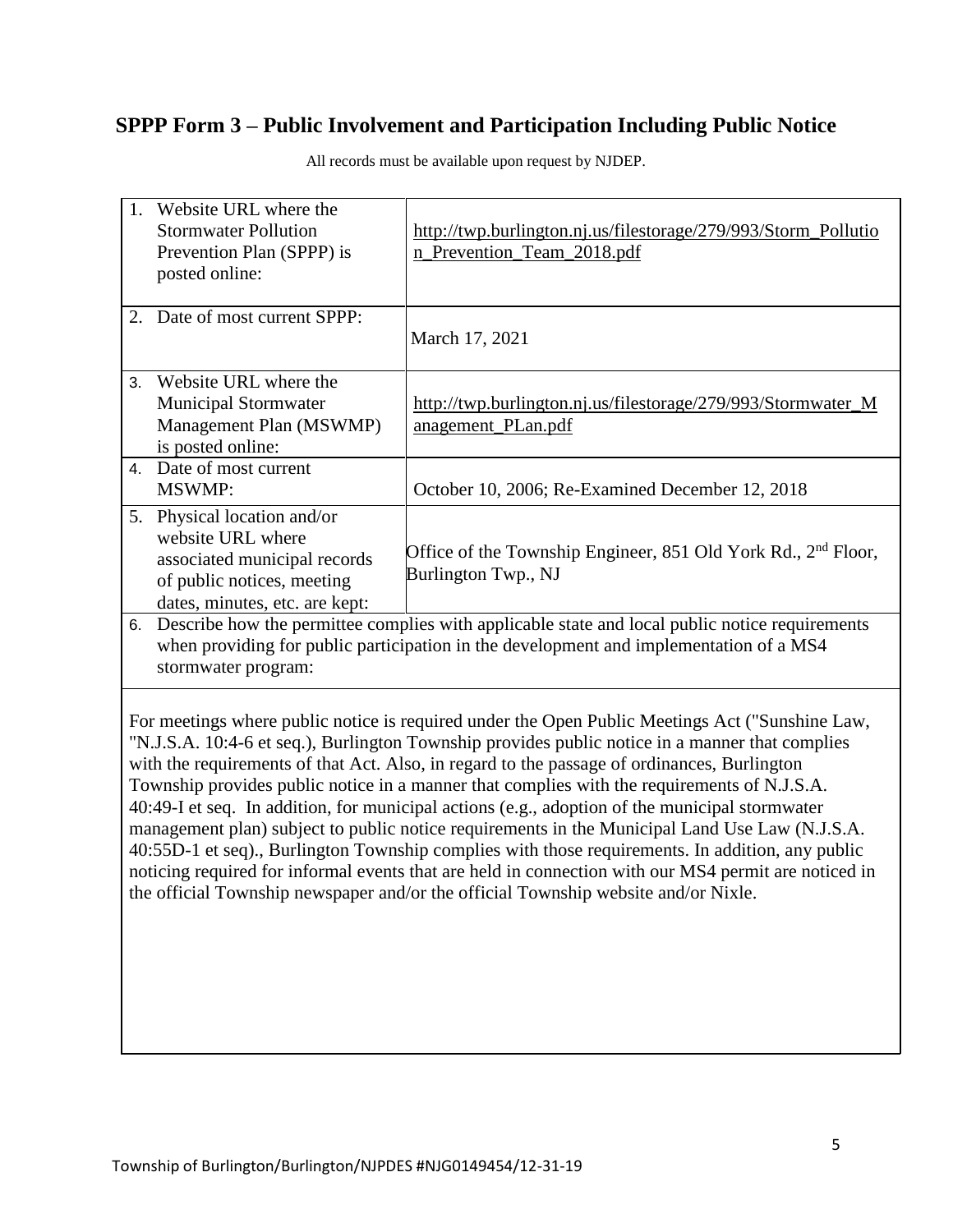## **SPPP Form 4 – Public Education and Outreach**

| 1. Describe how public education and outreach events are advertised. Include specific websites<br>and/or physical locations where materials are available.                            |
|---------------------------------------------------------------------------------------------------------------------------------------------------------------------------------------|
| These events are advertised on our website at:                                                                                                                                        |
|                                                                                                                                                                                       |
| $(\frac{http://two.burlington.nj.us/content/159/201/default.aspx)}$ as well as Nixle and on social media.                                                                             |
|                                                                                                                                                                                       |
| 2. Describe how businesses and the general public within the municipality are educated about the                                                                                      |
| hazards associated with illicit connections and improper disposal of waste.                                                                                                           |
| We have placed numerous educational posters that were provided by the NJDEP at various public<br>facilities. We maintain a stormwater display in the lobby of the Municipal Building. |
| 3. Indicate where public education and outreach records are maintained.                                                                                                               |
| The Office of the Township Engineer (851Old York Road).                                                                                                                               |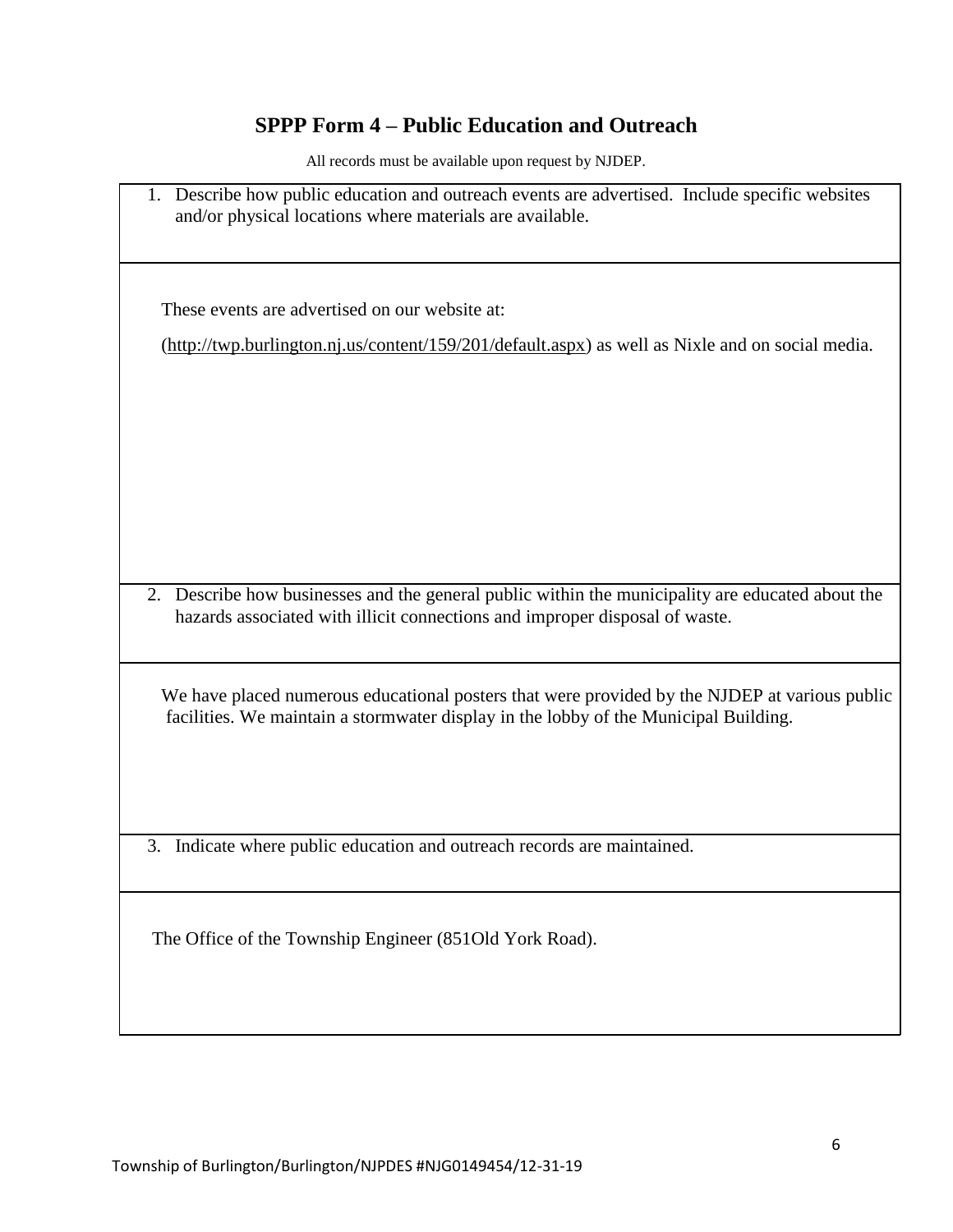## **SPPP Form 5 – Post-Construction Stormwater Management in New Development and Redevelopment Program**

|       | 1. How does the municipality define 'major development'?                                                                                                                                                                                                                 |
|-------|--------------------------------------------------------------------------------------------------------------------------------------------------------------------------------------------------------------------------------------------------------------------------|
|       | Any development that provides for ultimately disturbing one or more acres of land.<br>Disturbance for the purpose of this rule is the placement of impervious surface or exposure<br>and/or movement of soil or bedrock or clearing, cutting, or removing of vegetation. |
|       |                                                                                                                                                                                                                                                                          |
|       | 2. Does the municipality approach residential projects differently than it does for non-residential<br>projects? If so, how?                                                                                                                                             |
|       | No.                                                                                                                                                                                                                                                                      |
|       |                                                                                                                                                                                                                                                                          |
| 3.    | What process is in place to ensure that municipal projects meet the Stormwater Control<br>Ordinance?                                                                                                                                                                     |
| Code. | All land development applications defined as major development with respect to stormwater are<br>required to submit a site development stormwater plan in accordance with Section 330-87(E) of our                                                                       |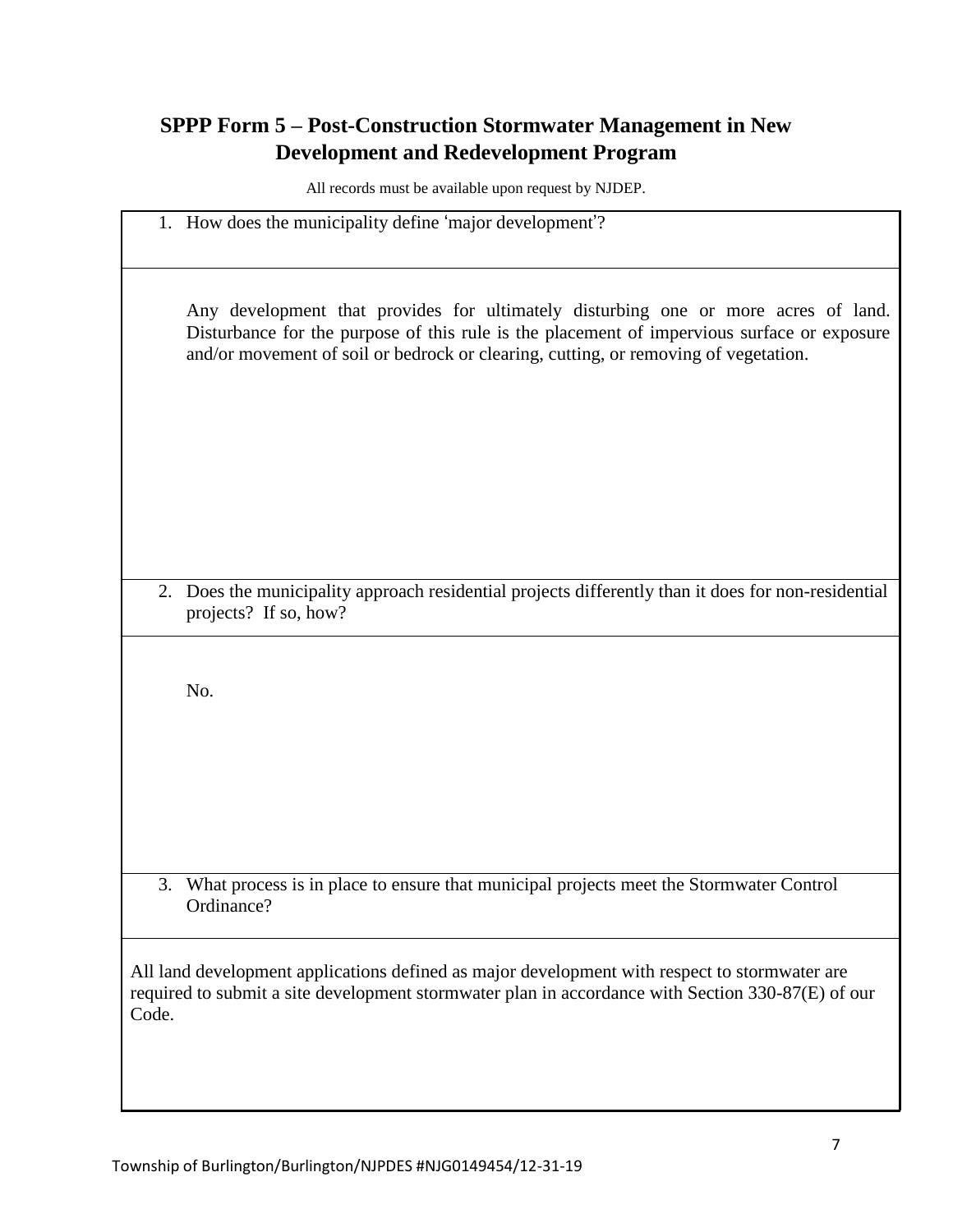| 4. Describe the process for reviewing major development project applications for compliance<br>with the Stormwater Control Ordinance (SCO) and Residential Site Improvement Standards<br>(RSIS). Attach a flow chart if available. |                                                                                                      |  |  |  |
|------------------------------------------------------------------------------------------------------------------------------------------------------------------------------------------------------------------------------------|------------------------------------------------------------------------------------------------------|--|--|--|
| Any application meeting the definition of major development is reviewed against the requirements<br>set forth on Section 330-87 of the Township Code and Subchapter 7 of the RSIS.                                                 |                                                                                                      |  |  |  |
| 5. Does the Municipal<br><b>Stormwater Management</b><br>Plan include a mitigation<br>plan?                                                                                                                                        | Yes.                                                                                                 |  |  |  |
| What is the physical location<br>6.<br>of approved applications for<br>major development projects,<br><b>Major Development</b><br>Summary Sheets (permit att.<br>D), and mitigation plans?                                         | The summary sheets are available upon request. No<br>mitigation projects have been approved to date. |  |  |  |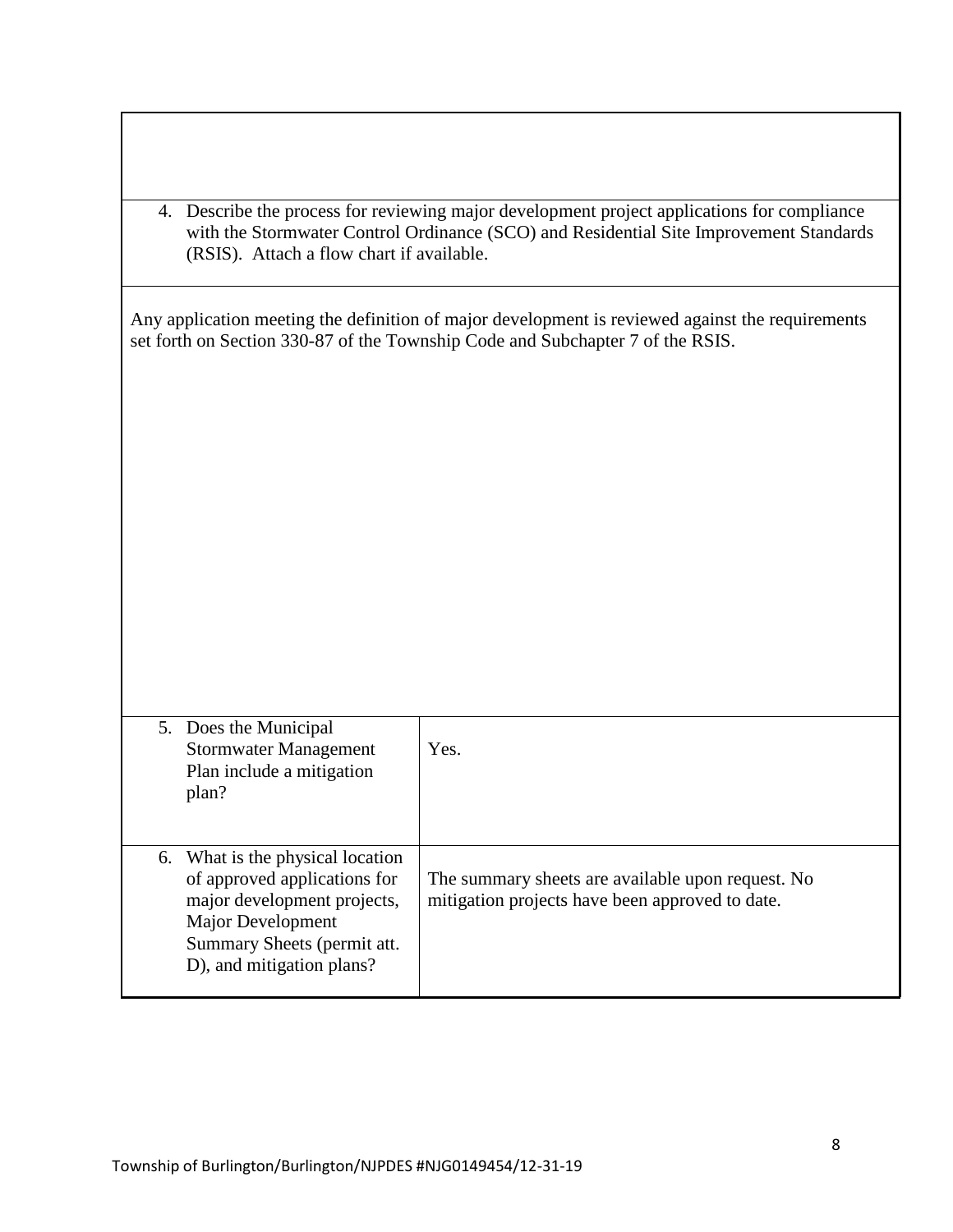#### **SPPP Form 6 – Ordinances**

| All records must be available upon request by NJDEP. |  |  |  |  |  |
|------------------------------------------------------|--|--|--|--|--|
|------------------------------------------------------|--|--|--|--|--|

| Ordinance<br>permit cite IV.B.1.b.iii                                                             | Date of<br>Adoption     | Website URL                                                                                              | Was the DEP<br>model<br>ordinance<br>adopted<br>without<br>change? | Entity<br>responsible for<br>enforcement    |
|---------------------------------------------------------------------------------------------------|-------------------------|----------------------------------------------------------------------------------------------------------|--------------------------------------------------------------------|---------------------------------------------|
| 1. Pet Waste<br>permit cite IV.B.5.a.i                                                            | 10/11/2005              | http://twp.burlingto<br>n.nj.us/filestorage/2<br>79/993/Community<br>Wide_Stormwater<br>Ordinances.pdf   | Yes                                                                | Police                                      |
| 2.<br>Wildlife Feeding<br>permit cite IV.B5.a.ii                                                  | 10/11/2005              | Same as above                                                                                            | Yes                                                                | Police                                      |
| 3. Litter Control<br>permit cite IV.B5.a.iii                                                      | 10/11/2005              | Same as above                                                                                            | Yes                                                                | Police                                      |
| 4. Improper Disposal<br>of Waste<br>permit cite IV.B.5.a.iv                                       | 10/11/2005              | Same as above                                                                                            | Yes                                                                | Police                                      |
| 5. Containerized Yard<br>Waste/ Yard Waste<br><b>Collection Program</b><br>permit cite IV.B.5.a.v | 10/11/2005;<br>9/8/2020 | Same as above                                                                                            | Yes                                                                | N/A                                         |
| 6. Private Storm Drain<br><b>Inlet Retrofitting</b><br>permit cite IV.B.5.a.vi                    | 8/24/2010               | Same as above                                                                                            | Yes                                                                | Zoning Officer                              |
| 7. Stormwater Control<br>Ordinance<br>permit cite IV.B.4.g and<br>IV.B.5.a.vii                    | 5/23/2006;<br>2/9/2021  | Same as above                                                                                            | N <sub>o</sub>                                                     | Land Use Board<br>Having<br>Jurisdiction    |
| 8. Illicit Connection<br>Ordinance<br>permit cite IV.B.5.a.vii and<br>IV.B.6.d                    | 10/11/2005              | http://twp.burlington<br>.nj.us/filestorage/279<br>/993/Community Wi<br>de Stormwater Ordi<br>nances.pdf | Yes                                                                | <b>Chief Sewer</b><br><b>Plant Operator</b> |
| Optional: Refuse<br>9.<br>Container/<br>Dumpster<br>Ordinance<br>permit cite IV.E.2               | 8/24/2010               | Same as above                                                                                            | N <sub>o</sub>                                                     | Municipal<br>Recycling<br>Coordinator       |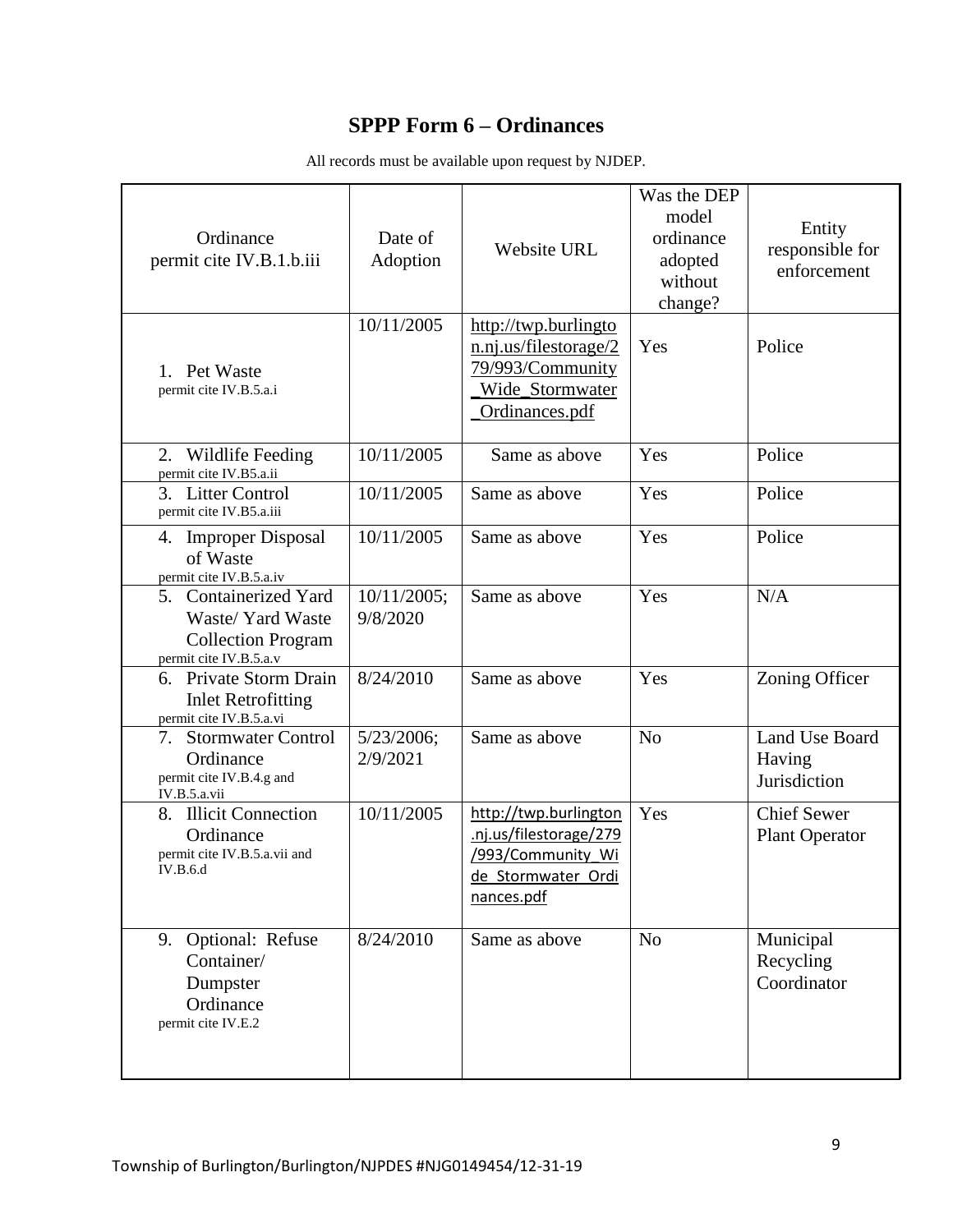Indicate the location of records associated with ordinances and related enforcement actions:

Engineering Dept. and Police Dept. (851 Old York Rd.)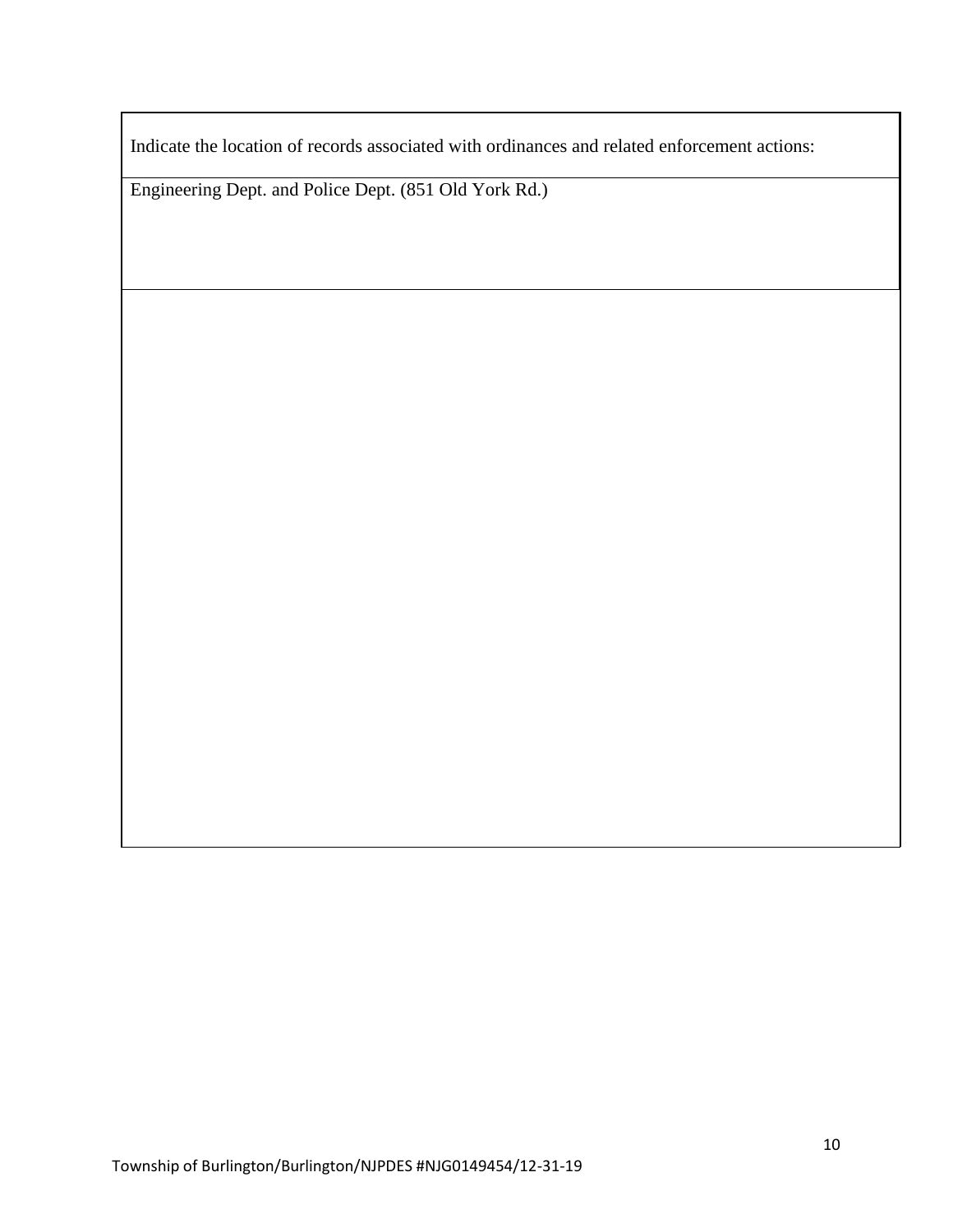# **SPPP Form 7 – Street Sweeping**

| 1. Provide a written description or attach a map indicating which streets are swept as required by the<br>NJPDES permit. Describe the sweeping schedule and indicate if any of the streets are swept by<br>another entity through a shared service arrangement.                                                                                                                                                         |
|-------------------------------------------------------------------------------------------------------------------------------------------------------------------------------------------------------------------------------------------------------------------------------------------------------------------------------------------------------------------------------------------------------------------------|
| As required by our Tier A permit, a minimum of once a month, weather permitting we attempt to<br>sweep all municipal roadways with a posted speed limit of 35mph or less that are located in<br>predominantly commercial districts. Refer to list of streets appended to page #12. We do not have a<br>shared services agreement for street sweeping.                                                                   |
| 2. Provide a written description or attach a map indicating which streets are swept that are NOT<br>required to be swept by the NJPDES permit. Describe the sweeping schedule and indicate if any<br>of the streets are swept by another entity through a shared service arrangement.                                                                                                                                   |
| We occasionally sweep streets that are not required to be swept by a NJPDES permit. This is<br>performed on an as needed basis. We do not have a shared services agreement for street sweeping.                                                                                                                                                                                                                         |
| 3. Does the municipality provide street sweeping services for other municipalities? If so, please<br>describe the arrangements.                                                                                                                                                                                                                                                                                         |
| No.                                                                                                                                                                                                                                                                                                                                                                                                                     |
| 4. Indicate the location of records, including sweeping dates, areas swept, number of miles swept and<br>total amount of wet tons collected each month. Note which records correspond to sweeping<br>activities beyond what is required by the NJPDES permit, i.e., sweepings of streets within the<br>municipality that are not required by permit to be swept or sweepings of streets outside of the<br>municipality. |
| Department of Public Works Main Office (1106 Oxmead Rd.)                                                                                                                                                                                                                                                                                                                                                                |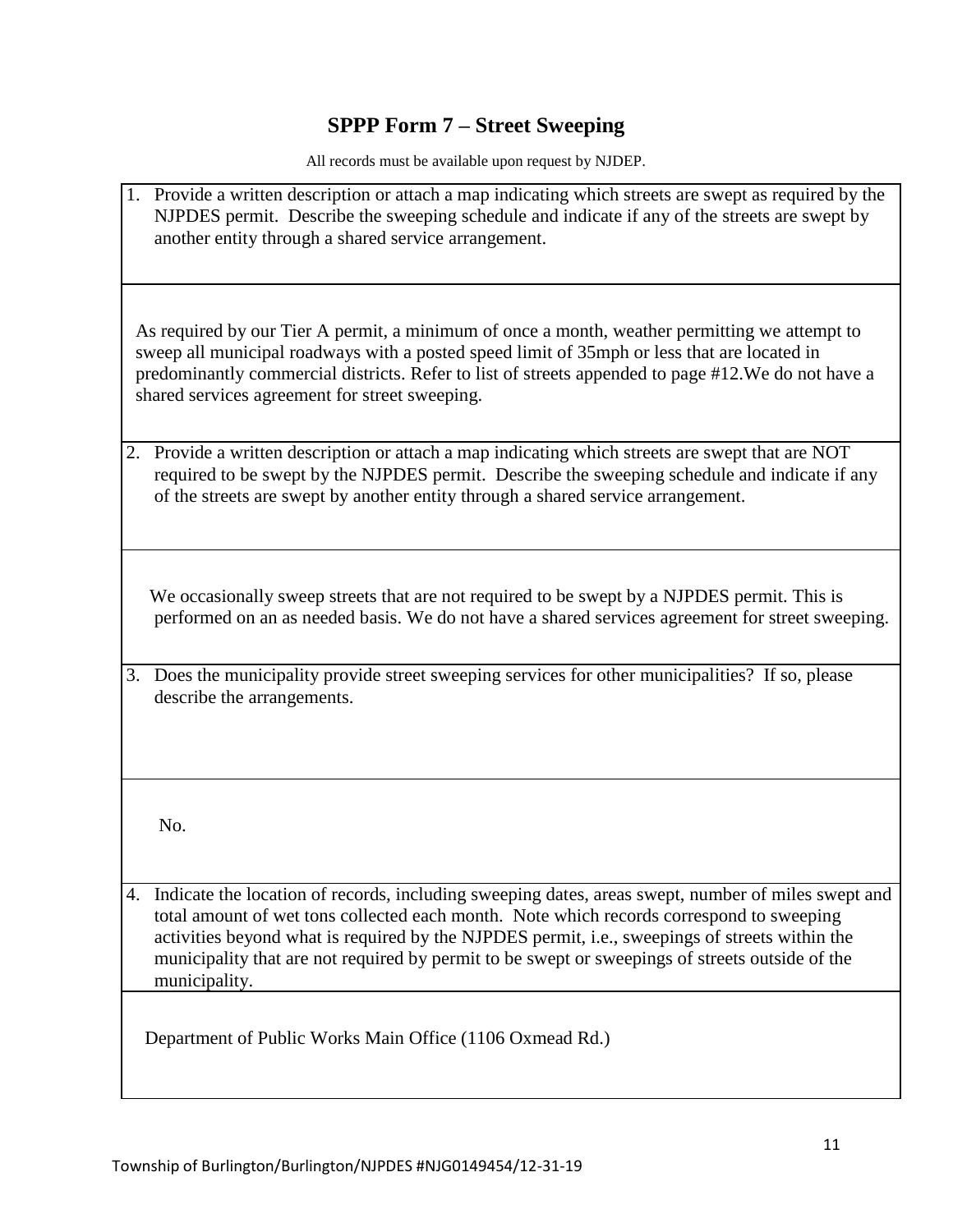#### STREETS REQUIRED TO BE SWEPT IN ACCORDANCE WITH PERMIT SECTION B.5.b(i)

- 1. Neck Rd. (Rt.130 To Dulty's Ln.)
- 2. Neck Rd. (Jerry's Dr. to Bustleton Rd.)
- 3. Bustleton Rd.
- 4. Richards Run
- 5. Hancock Ln.
- 6. Bromley Blvd. (Rt. 541 to Hancock Ln.)
- 7. Elbow Ln.
- 8. Terri Ln.
- 9. Manhattan Dr.
- 10. Connecticut Dr.
- 11. Commerce Dr.
- 12. Kissel Dr.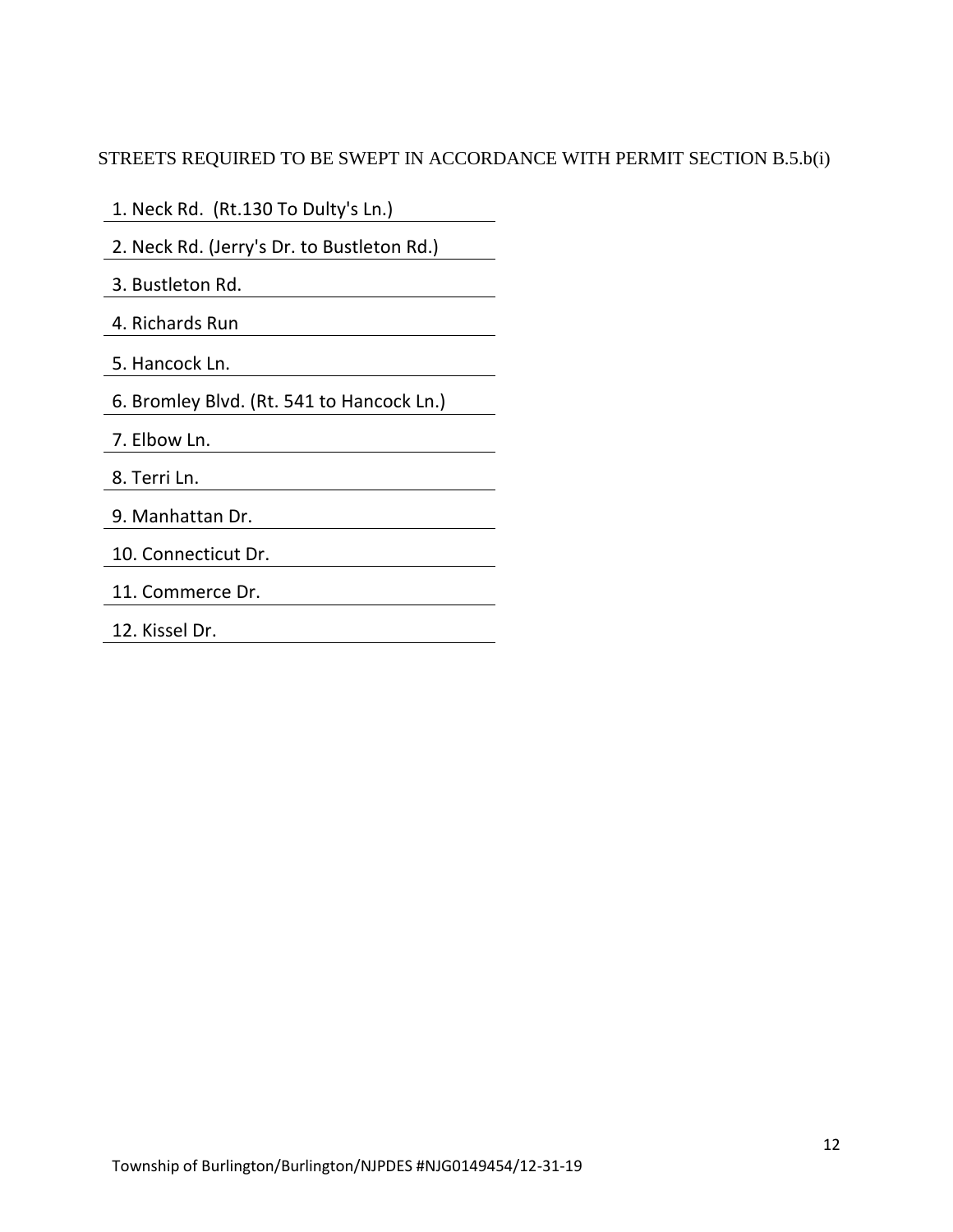## **SPPP Form 8 – Catch Basins and Storm Drain Inlets**

| 1. Describe the schedule for catch basin and storm drain inlet inspection, cleaning, and<br>maintenance.                                                                               |
|----------------------------------------------------------------------------------------------------------------------------------------------------------------------------------------|
| The Township has been divided into five (5) sectors and each catch basin/inlet within<br>each of the sectors is inspected and, if necessary, cleaned once every five years.            |
| 2. List the locations of catch basins and storm drain inlets with recurring problems, i.e.,<br>flooding, accumulated debris, etc.                                                      |
| None that we are aware of.                                                                                                                                                             |
| Describe what measures are taken to address issues for catch basins and storm drain<br>3.<br>inlets with recurring problems and how they are prioritized.                              |
| N/A                                                                                                                                                                                    |
| Describe the inspection schedule and maintenance plan for storm drain inlet labels on<br>4.<br>storm drains that do not have permanent wording cast into the design.                   |
| These are inspected at the same time as the catch basin/inlet and replaced as necessary.                                                                                               |
| Indicate the location of records of catch basin and storm drain inlet inspections and<br>5.<br>the wet tons of materials collected during catch basin and storm drain inlet cleanings. |
| Department of Public Works Main Office. The amount of materials collected varies<br>from year-to-year.                                                                                 |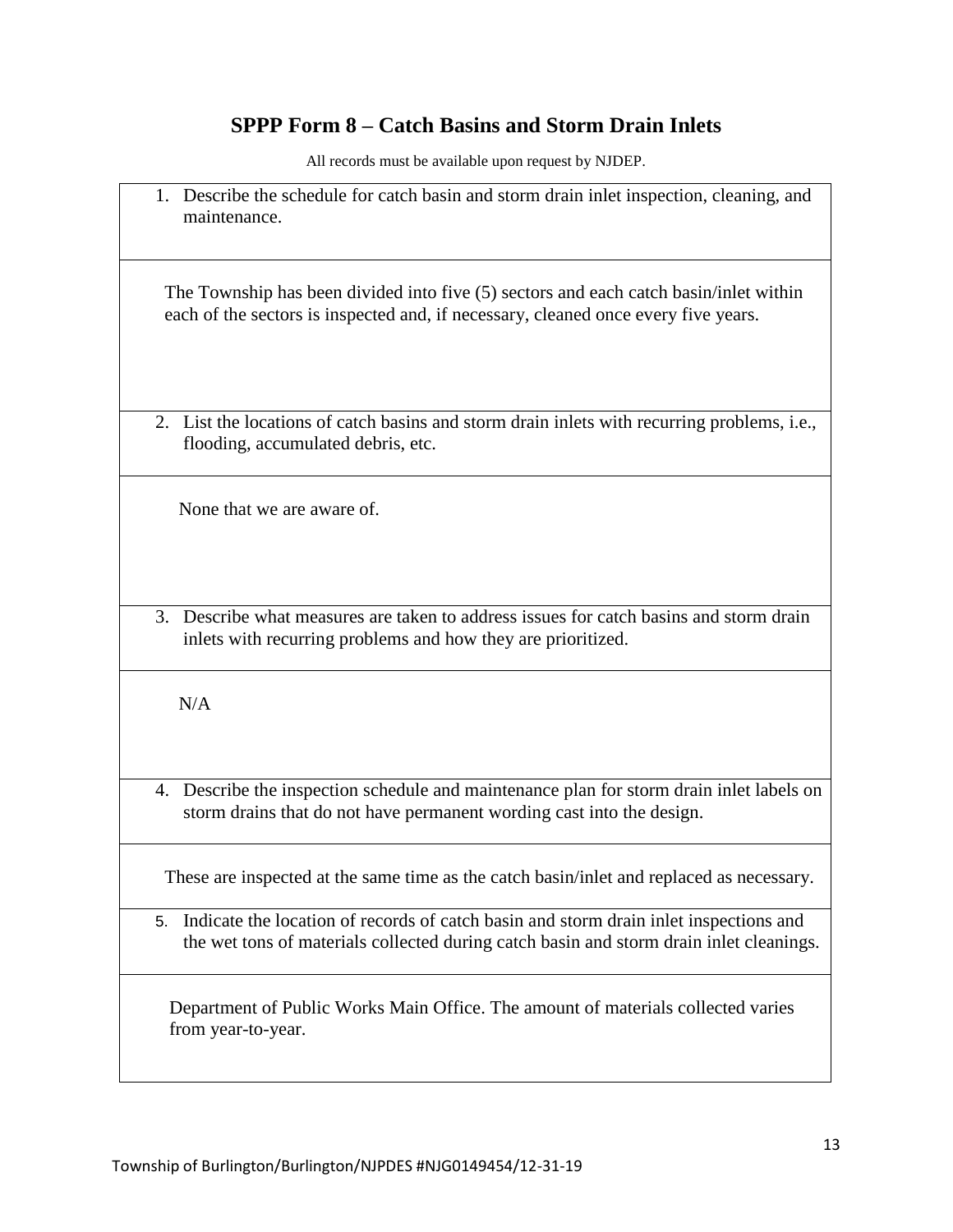#### **SPPP Form 9 – Storm Drain Inlet Retrofitting**

All records must be available upon request by NJDEP.

1. Describe the procedure for ensuring that municipally owned storm drain inlets are retrofitted.

The Township Engineer, who also acts as the Stormwater Program Coordinator, ensures that storm drain inlets are retrofitted as part of all municipal roadway paving projects.

2. Describe the inspection process to verify that appropriate retrofits are completed on municipally owned storm drain inlets.

A Township Public Works Inspector is assigned to every project that involves retrofitting storm drain inlets.

3. Describe the procedure for ensuring that privately owned storm drain inlets are retrofitted.

All land development projects reviewed by a Board are required to retrofit any storm drains in accordance with the requirements set forth in our SCO. Other projects are required to retrofit storm drains in accordance with Ordinance 10-OR-026 (Retrofitting of Storm Drains on Private Property).

4. Describe the inspection process to verify that appropriate retrofits are completed on privately owned storm drain inlets.

This work is inspected by the Township Public Works Inspector and violations are reported to the Municipal Stormwater Coordinator who then passes it on to enforcement entity (Zoning Officer), if necessary.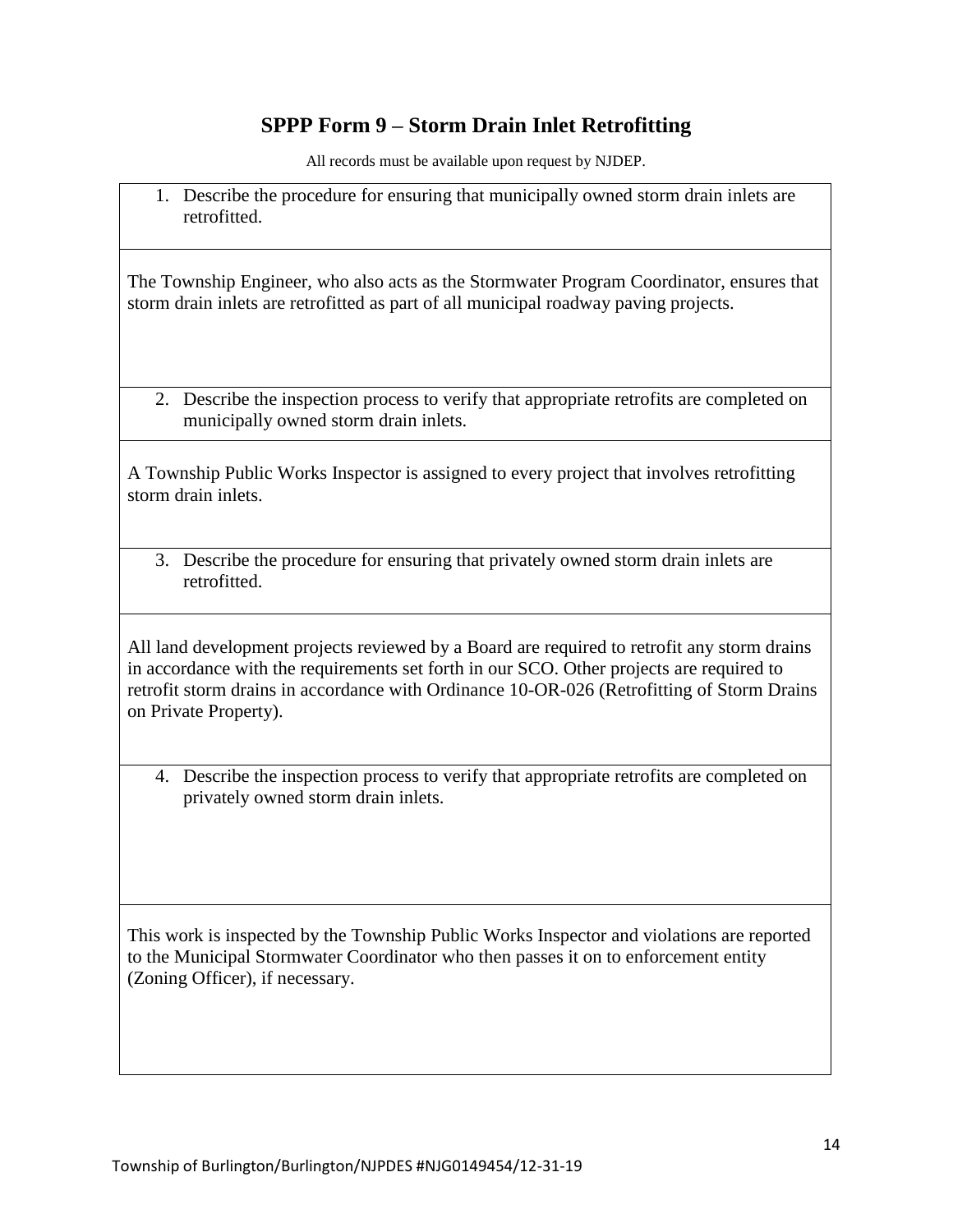#### **SPPP Form 10 – Municipal Maintenance Yards and Other Ancillary Operations**

All records must be available upon request by NJDEP.

*Complete separate forms for each municipal yard or ancillary operation location.*

Address of municipal yard or ancillary operation: 27 Central Ave.

List all materials and machinery located at this location that are exposed to stormwater which could be a source of pollutant in a stormwater discharge:

Raw materials – None

Intermediate products – None

Final products – None

Waste materials – None

By-products – None

Machinery – 2 Leaf Machines, 2 Tractors, 1 Skidsteer, Trash Trucks

Fuel – None

Lubricants – None

Solvents – None

Detergents related to municipal maintenance yard or ancillary operations – None

Other –  $N/A$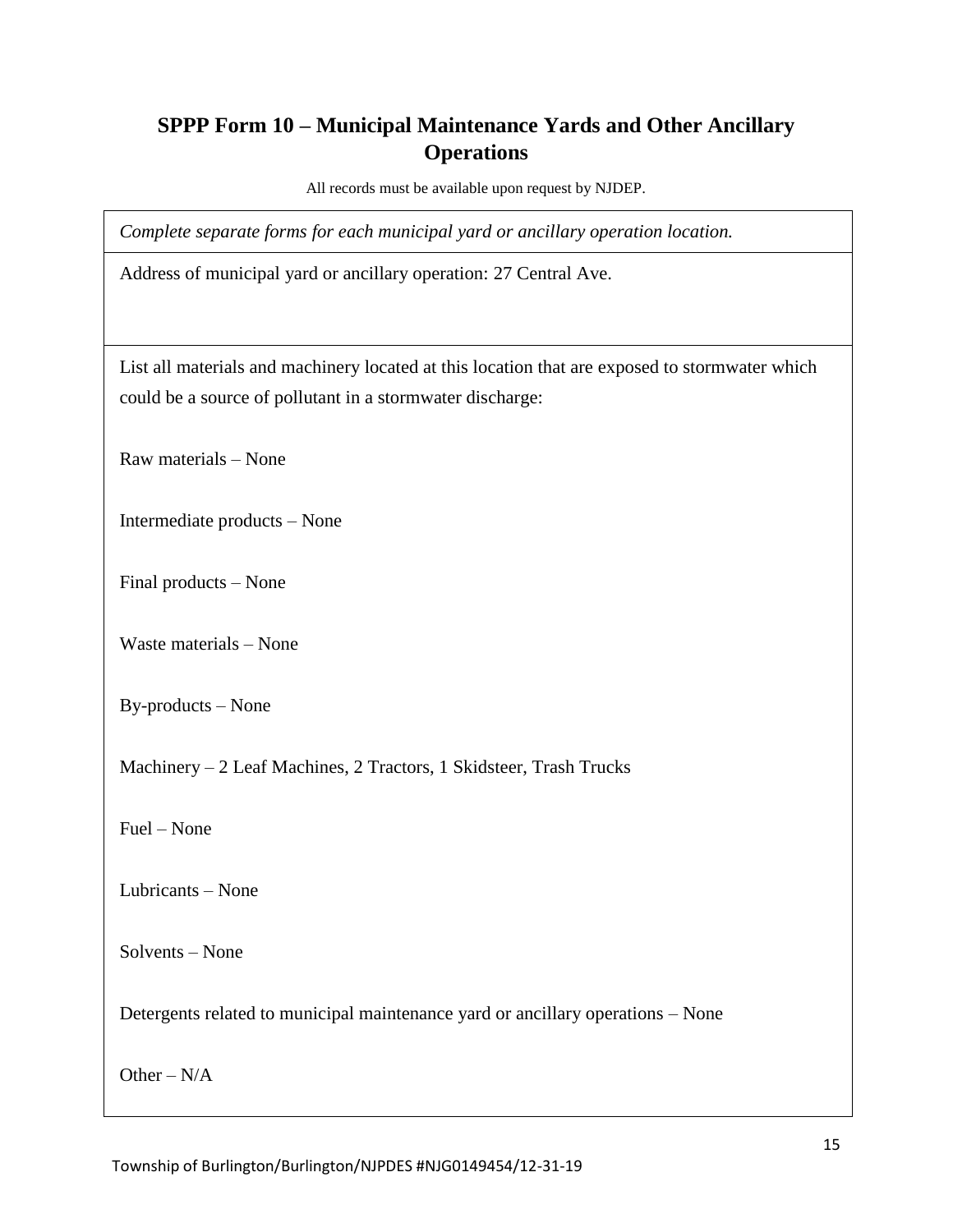#### **SPPP Form 10 – Municipal Maintenance Yards and Other Ancillary Operations**

All records must be available upon request by NJDEP.

*Complete separate forms for each municipal yard or ancillary operation location.*

Address of municipal yard or ancillary operation: 902 Lake Ave.

List all materials and machinery located at this location that are exposed to stormwater which could be a source of pollutant in a stormwater discharge:

Raw materials – Soils

Intermediate products – None

Final products – Concrete, Asphalt, Leaf Mulch

Waste materials – Street Sweepings

By-products – None

Machinery – Loader, Backhoe, Trash Trucks, Leaf Turner, Excavator, Shredder

Fuel – 500 gallon A.S.T. for Diesel and 250 gallon A.S.T. for Fuel Oil

Lubricants – None

Solvents – None

Detergents related to municipal maintenance yard or ancillary operations – None

Other – N/A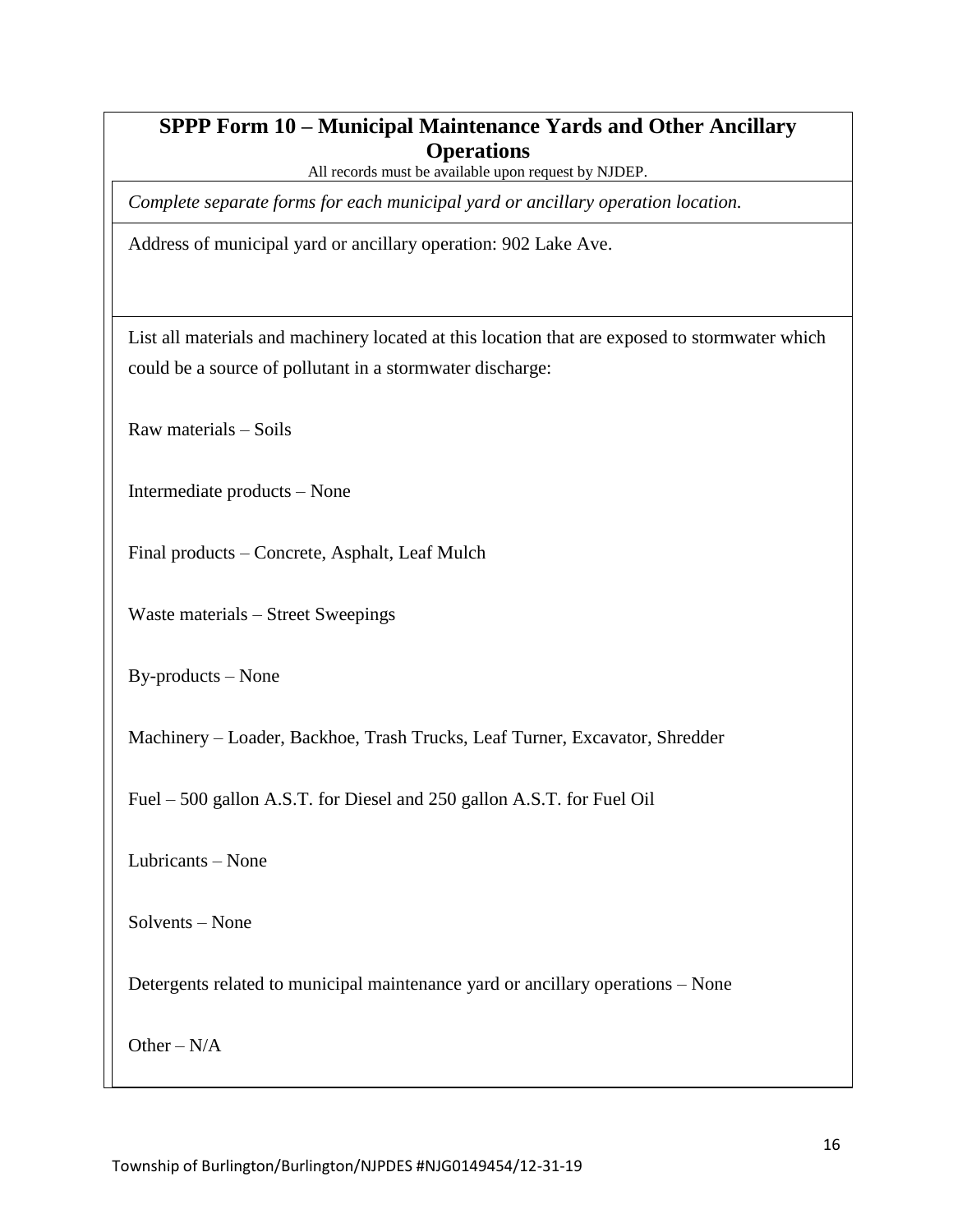For each category below, describe the best management practices in place to ensure compliance with all requirements in permit Attachment E. If the activity in the category is not applicable for this location, indicate where it occurs.

Indicate the location of inspection logs and tracking forms associated with this municipal yard or ancillary operation, including documentation of conditions requiring attention and remedial actions that have been taken or have been planned.

1. Fueling Operations

Department of Engineering and Dept. Public Works Main Office (1106 Oxmead Rd.) Main fueling facility at 851 Old York Rd. was completely replaced in 2018 and there are presently no known issues.

UST's were also replaced with AST's.

The 500 gallon A.S.T. for Diesel and 250 gallon A.S.T. for Fuel Oil at 902 Lake Ave. are used to fuel only equipment, not motor vehicles, and have spill kits.

At least once a month, the facility is inspected (and documented) and all spill kits are also checked. Documentation is kept in the Garage at the Fueling Facility.

#### 2. Vehicle Maintenance

Department of Public Works Main Office.

 An existing above-ground waste oil tank was replaced with a new 500 gallon double-walled tank in 2020.

 Approx. 95% of vehicle maintenance is performed inside. Any maintenance performed outdoors includes the use of drain dolly to collect motor vehicle fluids.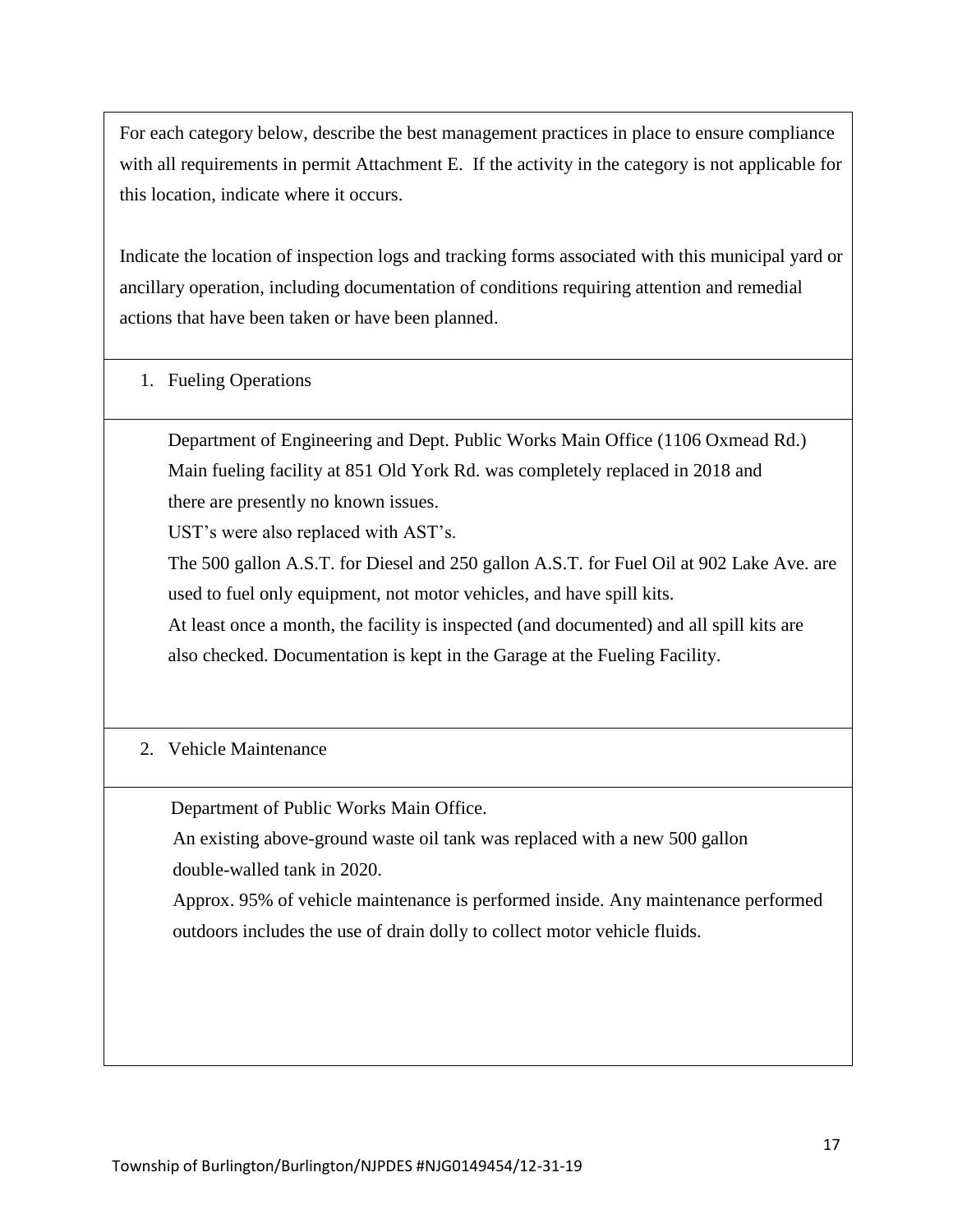3. On-Site Equipment and Vehicle Washing *See permit attachment E for certification and log forms for Underground Storage Tanks.* 

Department of Public Works Main Office. Oil-Water Separator was recently inspected by a certified inspection company was re-built in October 2019. All vehicles are washed in our wash bay so no liquid escapes.

4. Discharge of Stormwater from Secondary Containment

N/A

5. Salt and De-Icing Material Storage and Handling

Department of Public Works Main Office. Facilities are located 113 Connecticut Dr. and 902 Lake Ave. Both sites were recently inspected. Minor issue (spillage) has been addressed. The structures are not filled to more than approx. 85% capacity so as to prevent migration of de-icing materials outside the containment area. De-icing materials are not stored in the vicinity of openings and these areas are swept after loading and unloading operations.

6. Aggregate Material and Construction Debris Storage

 Department of Public Works Main Office. Material is stored at 902 Lake Ave. Materials are stored in designated "bin" areas and the facility has a continuous earthen berm around its perimeter to prevent any materials from migrating offsite.

7. Street Sweepings, Catch Basin Clean Out and Other Material Storage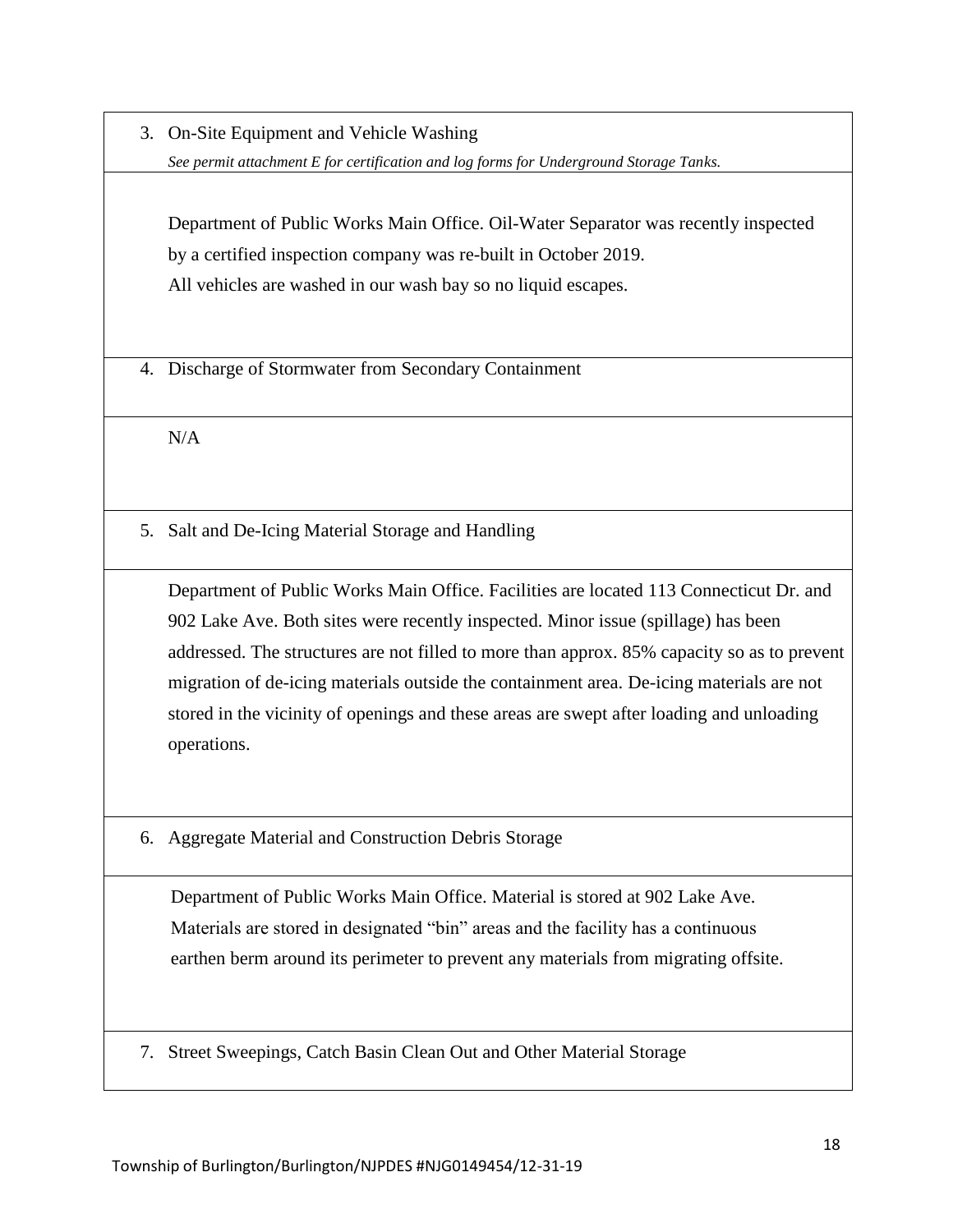Department of Public Works Main Office.

Street sweepings are stored separately in a bin with an impervious (asphalt) surface.

8. Yard Trimmings and Wood Waste Management Sites

 Department of Public Works Main Office. Material is stored at 902 Lake Ave. Yard waste is stored on an impervious (asphalt) surface for a maximum of 24 hours then transferred to dumpster where it is stored until it is transported to a disposal facility.

9. Roadside Vegetation Management

Department of Public Works Main Office.

 All of our mowers are "mulching" mowers equipped with a shield to prevent the discharge of vegetation beyond the work area.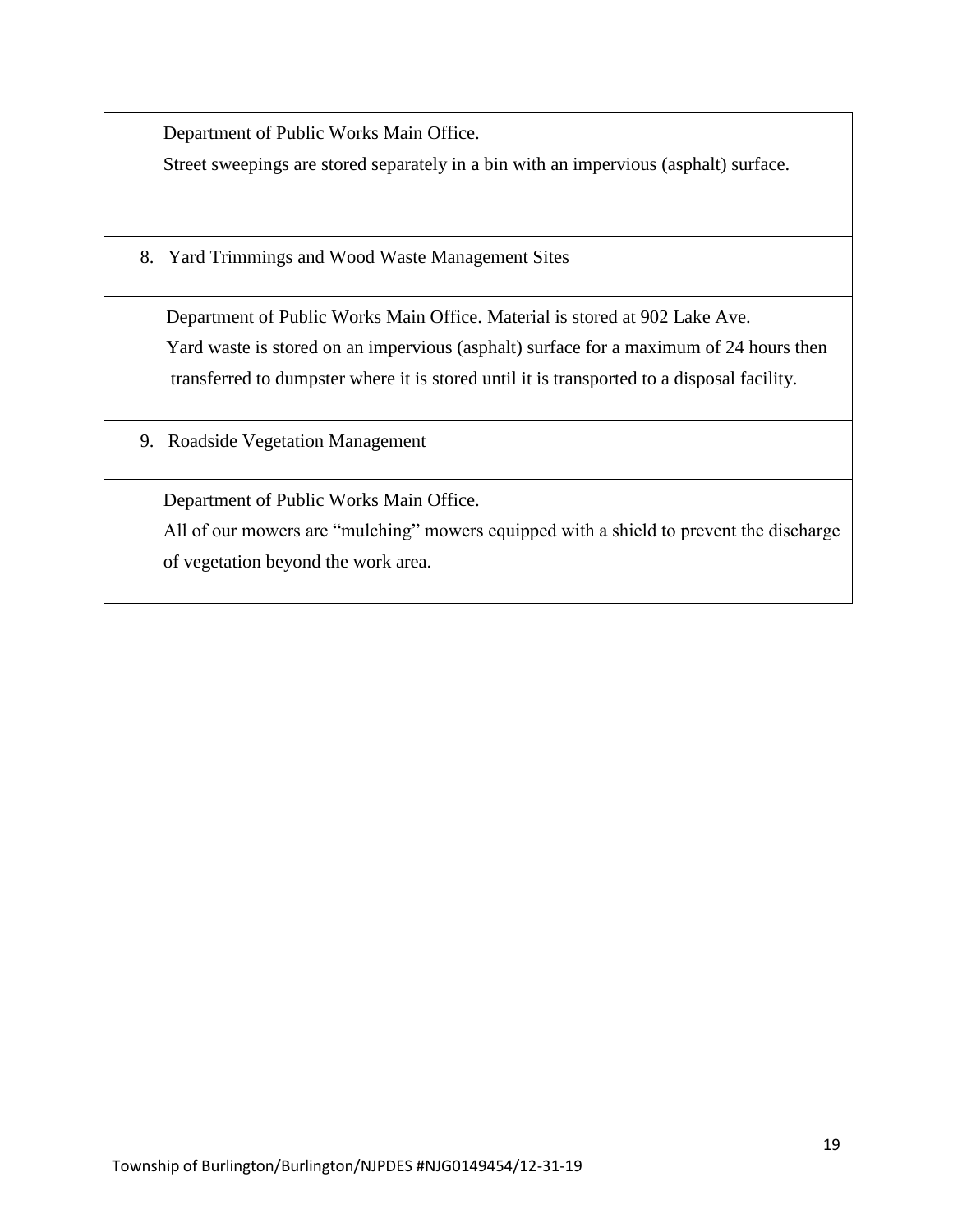#### **SPPP Form 11 – Employee Training**

All records must be available upon request by NJDEP.

| A. Municipal Employee Training: Stormwater Program Coordinator (SPC) must ensure                   |
|----------------------------------------------------------------------------------------------------|
| appropriate staff receive training on topics in the chart below as required due to job duties      |
| assigned within three months of commencement of duties and again on the frequency below.           |
| Indicate the location of associated training sign in sheets, dates, and agendas or description for |
| each topic.                                                                                        |

| Topic                                         | Frequency     | Title of trainer or office to |
|-----------------------------------------------|---------------|-------------------------------|
|                                               |               | conduct training              |
| 1. Maintenance Yard Operations (including)    | Every year    | Department of Public Works    |
| <b>Ancillary Operations</b> )                 |               |                               |
| 2. Stormwater Facility Maintenance            | Every year    | Department of Public Works    |
| 3. SPPP Training & Recordkeeping              | Every year    | Engineering Dept.             |
| <b>Yard Waste Collection Program</b><br>4.    | Every 2 years | Department of Public Works    |
| <b>Street Sweeping</b><br>5.                  | Every 2 years | Department of Public Works    |
| 6. Illicit Connection Elimination and Outfall | Every 2 years | <b>Engineering Dept.</b>      |
| Pipe Mapping                                  |               |                               |
| 7. Outfall Pipe Stream Scouring Detection     | Every 2 years | Department of Public Works    |
| and Control                                   |               |                               |
| <b>Waste Disposal Education</b><br>8.         | Every 2 years | Department of Public Works    |
| <b>Municipal Ordinances</b><br>9.             | Every 2 years | Engineering Dept.             |
| 10. Construction Activity/Post-Construction   | Every 2 years | Engineering Dept.             |
| Stormwater Management in New                  |               |                               |
| Development and Redevelopment                 |               |                               |

B. **Municipal Board and Governing Body Members Training:** Required for individuals who review and approve applications for development and redevelopment projects in the municipality. This includes members of the planning and zoning boards, town council, and anyone else who votes on such projects. Training is in the form of online videos, posted at [www.nj.gov/dep/stormwater/training.htm.](http://www.nj.gov/dep/stormwater/training.htm)

Within 6 months of commencing duties, watch *Asking the Right Questions in Stormwater Review Training Tool*. Once per term thereafter, watch at least one of the online DEP videos in the series available under Post-Construction Stormwater Management. Indicate the location of records documenting the names, video titles, and dates completed for each board and governing body member. (Records on file in the Engineering Dept.)

C. **Stormwater Management Design Reviewer Training:** All design engineers, municipal engineers, and others who review the stormwater management design for development and redevelopment projects on behalf of the municipality must attend the first available class upon assignment as a reviewer and every five years thereafter. The course is a free, two-day training conducted by DEP staff. Training dates and locations are posted at [www.nj.gov/dep/stormwater/training.htm.](http://www.nj.gov/dep/stormwater/training.htm) Indicate the location of the DEP certificate of completion for each reviewer. (Certificate on file in the Engineering Dept.)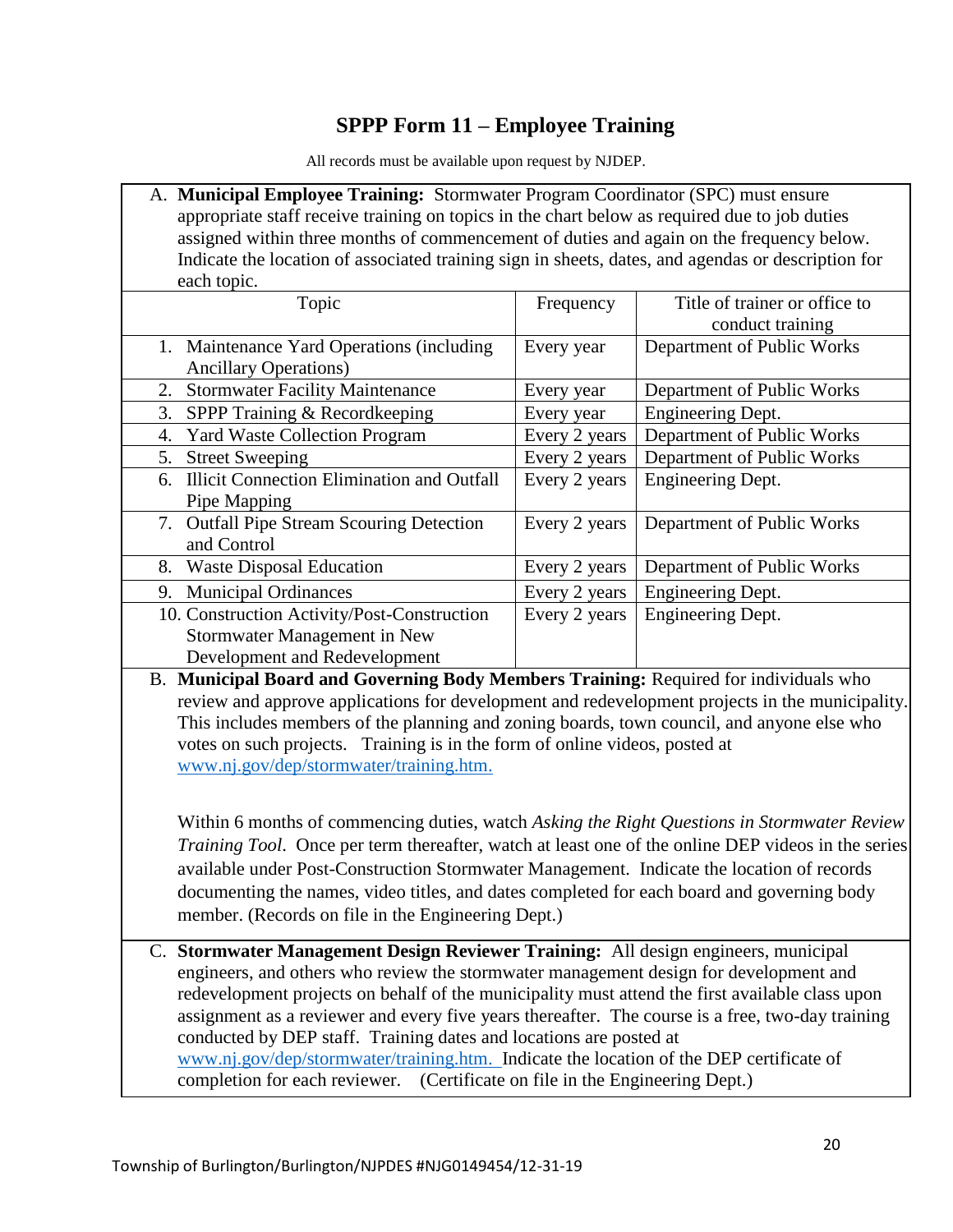# **SPPP Form 12 – Outfall Pipes**

|    | 1. Mapping: Attach an image or provide a link to the most current outfall pipe map. Maps shall<br>be updated at the end of each calendar year.                                                                                                                                                                                                                                                                                         |
|----|----------------------------------------------------------------------------------------------------------------------------------------------------------------------------------------------------------------------------------------------------------------------------------------------------------------------------------------------------------------------------------------------------------------------------------------|
|    | http://twp.burlington.nj.us/filestorage/279/993/MS-4_Basin_Outfall_Map.pdf                                                                                                                                                                                                                                                                                                                                                             |
|    | 2. Inspections: Describe the outfall pipe inspection schedule and indicate the location of records<br>of dates, locations, and findings.                                                                                                                                                                                                                                                                                               |
|    | Outfall pipes are inspected at the time of annual basin inspection. Inspection records are<br>available in the Dept. of Engineering (851 Old York Rd.).                                                                                                                                                                                                                                                                                |
|    | 3. Stream Scouring: Describe the program in place to detect, investigate and control localized<br>stream scouring from stormwater outfall pipes. Indicate the location of records related to cases<br>of localized stream scouring. Such records must include the contributing source(s) of<br>stormwater, recommended corrective action, and a prioritized list and schedule to remediate<br>scouring cases.                          |
|    | Outfall pipes are inspected at the time of annual basin inspection. Any stream scouring that is<br>observed is repaired by the Township DPW in coordination with the Township Engineer's<br>Office and the County SCD in accordance with the NJ Standards for Soil Erosion & Sediment<br>Control. Records of repairs are maintained in the DPW Road Supervisor's Office at our Central<br>Avenue Garage facility.                      |
| 4. | <b>Illicit Discharges:</b> Describe the program in place for conducting visual dry weather inspections<br>of municipally owned or operated outfall pipes. Record cases of illicit discharges using the<br>DEP's Illicit Connection Inspection Report Form (www.nj.gov/dep/dwq/tier_a_forms.htm) and<br>indicate the location of these forms and related illicit discharge records.                                                     |
|    | Dry weather inspections are performed at least once every five (5) years and if an illicit<br>connection is suspected, an investigation is performed in accordance with our Tier A general<br>stormwater permit requirements. Records of these actions are maintained in the Office of the<br>Township Engineer (851 Old York Rd.) and the Chief Sewer Plant Operator's office at our<br>Central Avenue Wastewater Treatment Facility. |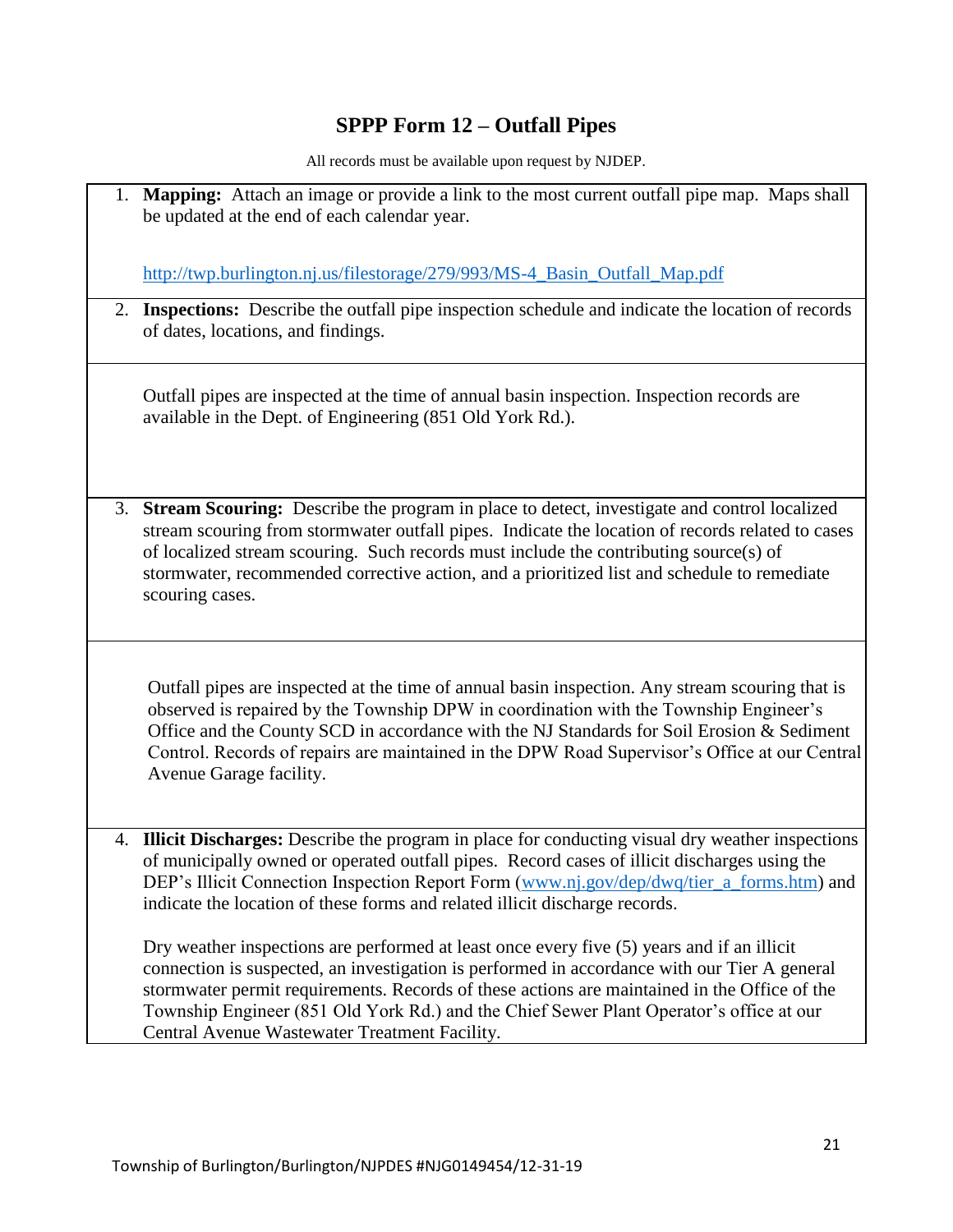#### **SPPP Form 13 – Stormwater Facilities Maintenance**

All records must be available upon request by NJDEP.

1. Detail the program in place for the long-term cleaning, operation and maintenance of each stormwater facility owned or operated by the municipality.

Our DPW regularly maintains the 63 stormwater management basins that the Township owns. Each of these basins is inspected annually by the County SCD under an Interlocal Services Agreement. Inspection reports are forwarded to the Township DPW for the required actions. The DPW keeps detailed records in the form of work orders and also utilizes a Stormwater Basin Maintenance Manual, which was prepared by the Office of the Township Engineer utilizing materials provided by the NJDEP.

2. Detail the program in place for ensuring the long-term cleaning, operation and maintenance of each stormwater facility NOT owned or operated by the municipality.

There are 93 known private stormwater management basins in Burlington Township. Starting in 2019 each of these basins is inspected annually by the County SCD under an Interlocal Services Agreement. Inspection reports are reviewed by the Office of the Township Engineer and the Owner is notified of any required repairs. This program is still being developed and will likely evolve in 2020.

3. Indicate the location(s) of the Stormwater Facilities Inspection and Maintenance Logs listing the type of stormwater facilities inspected, location information, inspection dates, inspector name(s), findings, preventative and corrective maintenance performed.

Department of Public Works Main Office, 1106 Oxmead Road, Burlington Twp., NJ

Note that maintenance activities must be reported in the annual report and records must be available upon request. DEP maintenance log templates are available at [http://www.nj.gov/dep/stormwater/maintenance\\_guidance.htm](http://www.nj.gov/dep/stormwater/maintenance_guidance.htm) (select specific logs from choices listed in the Field Manuals section).

*Additional Resources: The NJ Hydrologic Modeling Database contains information and maps of stormwater management basins. To view the database map, see [https://hydro.rutgers.edu.](https://hydro.rutgers.edu/) To download data in an Excel format, see [https://hydro.rutgers.edu/public\\_data/.](https://hydro.rutgers.edu/public_data/)*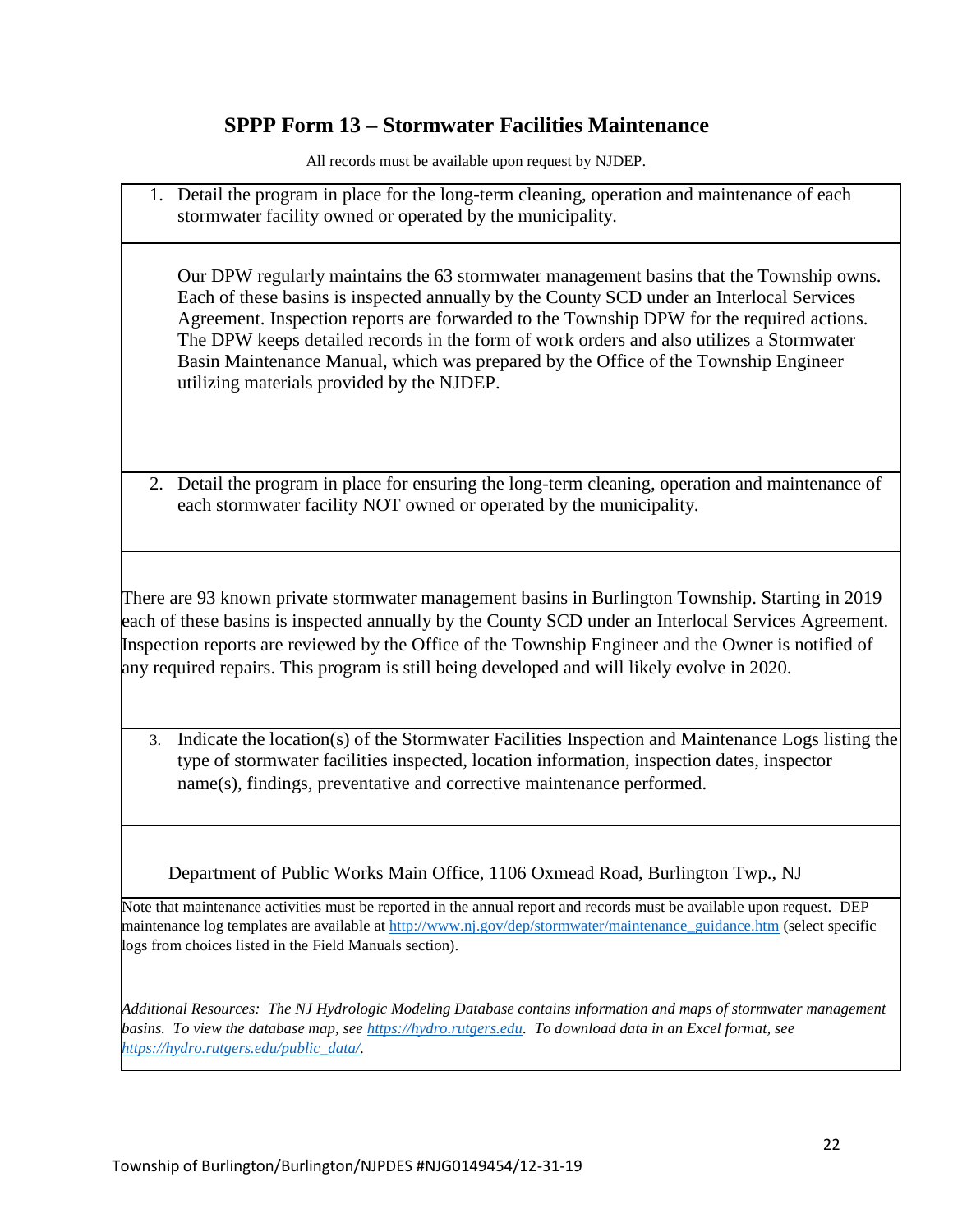## **SPPP Form 14 – Total Maximum Daily Load Information**

| 1. Using the Total Maximum Daily Load (TMDL) reports provided on<br>www.nj.gov/dep/dwq/msrp-tmdl-rh.htm, list adopted TMDLs for the municipality, parameters<br>addressed, and the affected water bodies that impact the municipality's MS4 program.                                                                                                                                                                                                                                                                               |
|------------------------------------------------------------------------------------------------------------------------------------------------------------------------------------------------------------------------------------------------------------------------------------------------------------------------------------------------------------------------------------------------------------------------------------------------------------------------------------------------------------------------------------|
| Total Maximum Daily Load for Mercury Impairments Based on Concentration in Fish Tissue Caused Mainly<br>by Air Deposition to Address 122 HUC 14s Statewide                                                                                                                                                                                                                                                                                                                                                                         |
| Mercury - 2010 : LDRV tribs (Assiscunk Ck to Blacks Ck)                                                                                                                                                                                                                                                                                                                                                                                                                                                                            |
| • Total Maximum Daily Loads for Polychlorinated Biphenyls (PCBs) for Zones 2 - 5 of the Tidal Delaware River                                                                                                                                                                                                                                                                                                                                                                                                                       |
| Polychlorinated Biphenyls (PCBs) - 2003 : Assiscunk Ck(Neck Rd to Jacksonville rd)                                                                                                                                                                                                                                                                                                                                                                                                                                                 |
| • Total Maximum Daily Loads for Polychlorinated Biphenyls (PCBs) for Zones 2 - 5 of the Tidal Delaware River                                                                                                                                                                                                                                                                                                                                                                                                                       |
| Polychlorinated Biphenyls (PCBs) - 2003 : Assiscunk Creek (below Neck Rd)                                                                                                                                                                                                                                                                                                                                                                                                                                                          |
| • Total Maximum Daily Loads for Polychlorinated Biphenyls (PCBs) for Zones 2 - 5 of the Tidal Delaware River                                                                                                                                                                                                                                                                                                                                                                                                                       |
| Polychlorinated Biphenyls (PCBs) - 2003 : LDRV tribs (Beverly to Assiscunk Ck)                                                                                                                                                                                                                                                                                                                                                                                                                                                     |
| • Total Maximum Daily Loads for Polychlorinated Biphenyls (PCBs) for Zones 2 - 5 of the Tidal Delaware River                                                                                                                                                                                                                                                                                                                                                                                                                       |
| Polychlorinated Biphenyls (PCBs) - 2003 : LDRV tribs (Bustleton Creek area)                                                                                                                                                                                                                                                                                                                                                                                                                                                        |
| • Total Maximum Daily Loads for Polychlorinated Biphenyls (PCBs) for Zones 2 - 5 of the Tidal Delaware River                                                                                                                                                                                                                                                                                                                                                                                                                       |
| Polychlorinated Biphenyls (PCBs) - 2003 : Mill Creek (Willingboro)                                                                                                                                                                                                                                                                                                                                                                                                                                                                 |
| • Report on the Establishment of Total Maximum Daily Load (TMDL) For Phosphorus in the Lower Sylvan Lake<br>Burlington Township, Burlington County, NJ Amendment to the Tri-County Water Quality Management Plan                                                                                                                                                                                                                                                                                                                   |
| Total Phosphorus - 2000 : Lower Sylvan Lake                                                                                                                                                                                                                                                                                                                                                                                                                                                                                        |
| • Total Maximum Daily Loads for Pathogens to Address 17 Lakes in the Lower Delaware Water Region                                                                                                                                                                                                                                                                                                                                                                                                                                   |
| Fecal Coliform - 2007 : Sylvan Lake                                                                                                                                                                                                                                                                                                                                                                                                                                                                                                |
| 2. Describe how the permittee uses TMDL information to prioritize stormwater facilities<br>maintenance projects and to address specific sources of stormwater pollutants.                                                                                                                                                                                                                                                                                                                                                          |
| In an effort to address fecal coliform and phosphorous impacts to the Sylvan Lakes, in the mid-1990's<br>the Township disconnected the storm drain system from the lakes and removed outfall structures and<br>also provides public education regarding the potential impact of pet waste and lawn fertilizer has on the<br>lake's ecosystem. The lower lake is tested weekly for fecal coliform during the swimming season and<br>during the 2019 swim season, there were not any closures due to elevated fecal coliform levels. |